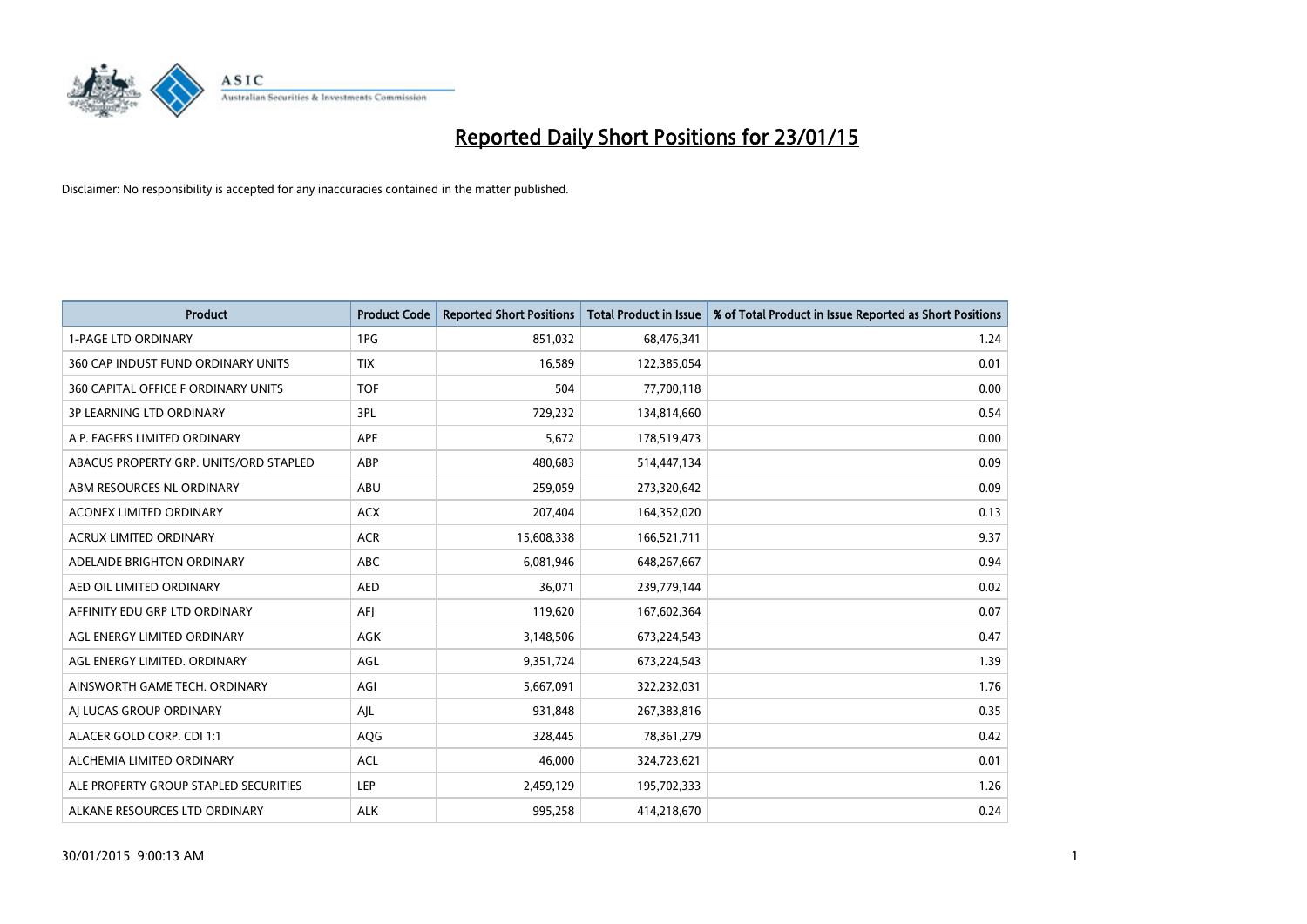

| <b>Product</b>                          | <b>Product Code</b> | <b>Reported Short Positions</b> | <b>Total Product in Issue</b> | % of Total Product in Issue Reported as Short Positions |
|-----------------------------------------|---------------------|---------------------------------|-------------------------------|---------------------------------------------------------|
| <b>ALLIANCE AVIATION ORDINARY</b>       | AQZ                 | 2.897                           | 106,429,638                   | 0.00                                                    |
| ALS LTD ORDINARY                        | <b>ALO</b>          | 35,228,465                      | 407,246,306                   | 8.65                                                    |
| ALTIUM LIMITED ORDINARY                 | <b>ALU</b>          | 31.148                          | 129,272,762                   | 0.02                                                    |
| ALUMINA LIMITED ORDINARY                | <b>AWC</b>          | 19,156,537                      | 2,806,225,615                 | 0.68                                                    |
| AMALGAMATED HOLDINGS ORDINARY           | <b>AHD</b>          | 287                             | 157,917,136                   | 0.00                                                    |
| AMCOM TELECOMM, ORDINARY                | <b>AMM</b>          | 2,642,824                       | 266,399,148                   | 0.99                                                    |
| AMCOR LIMITED ORDINARY                  | <b>AMC</b>          | 8,686,972                       | 1,206,684,923                 | 0.72                                                    |
| AMP CAPITAL CHINA ORDINARY UNITS        | <b>AGF</b>          | 20,256,138                      | 374,593,484                   | 5.41                                                    |
| AMP LIMITED ORDINARY                    | AMP                 | 11,748,264                      | 2,957,737,964                 | 0.40                                                    |
| ANSELL LIMITED ORDINARY                 | <b>ANN</b>          | 4,778,360                       | 153,139,924                   | 3.12                                                    |
| ANTARES ENERGY LTD ORDINARY             | <b>AZZ</b>          | 332,009                         | 242,000,000                   | 0.14                                                    |
| ANZ BANKING GRP LTD CAP NOTE 2          | ANZPE               | 670                             | 16,100,000                    | 0.00                                                    |
| ANZ BANKING GRP LTD ORDINARY            | ANZ                 | 19,269,333                      | 2,765,980,222                 | 0.70                                                    |
| APA GROUP STAPLED SECURITIES            | <b>APA</b>          | 16,451,530                      | 980,917,175                   | 1.68                                                    |
| APN NEWS & MEDIA ORDINARY               | <b>APN</b>          | 3,220,895                       | 1,029,041,356                 | 0.31                                                    |
| APN OUTDOOR GRP ORDINARY                | <b>APO</b>          | 5,463                           | 166,614,509                   | 0.00                                                    |
| AQUARIUS PLATINUM. ORDINARY             | <b>AQP</b>          | 2,871,673                       | 1,502,695,183                 | 0.19                                                    |
| ARAFURA RESOURCE LTD ORDINARY           | <b>ARU</b>          | 2,000                           | 441,270,644                   | 0.00                                                    |
| ARB CORPORATION ORDINARY                | <b>ARP</b>          | 701,328                         | 79,156,214                    | 0.89                                                    |
| ARDENT LEISURE GROUP STAPLED SECURITIES | AAD                 | 4,923,273                       | 438,666,245                   | 1.12                                                    |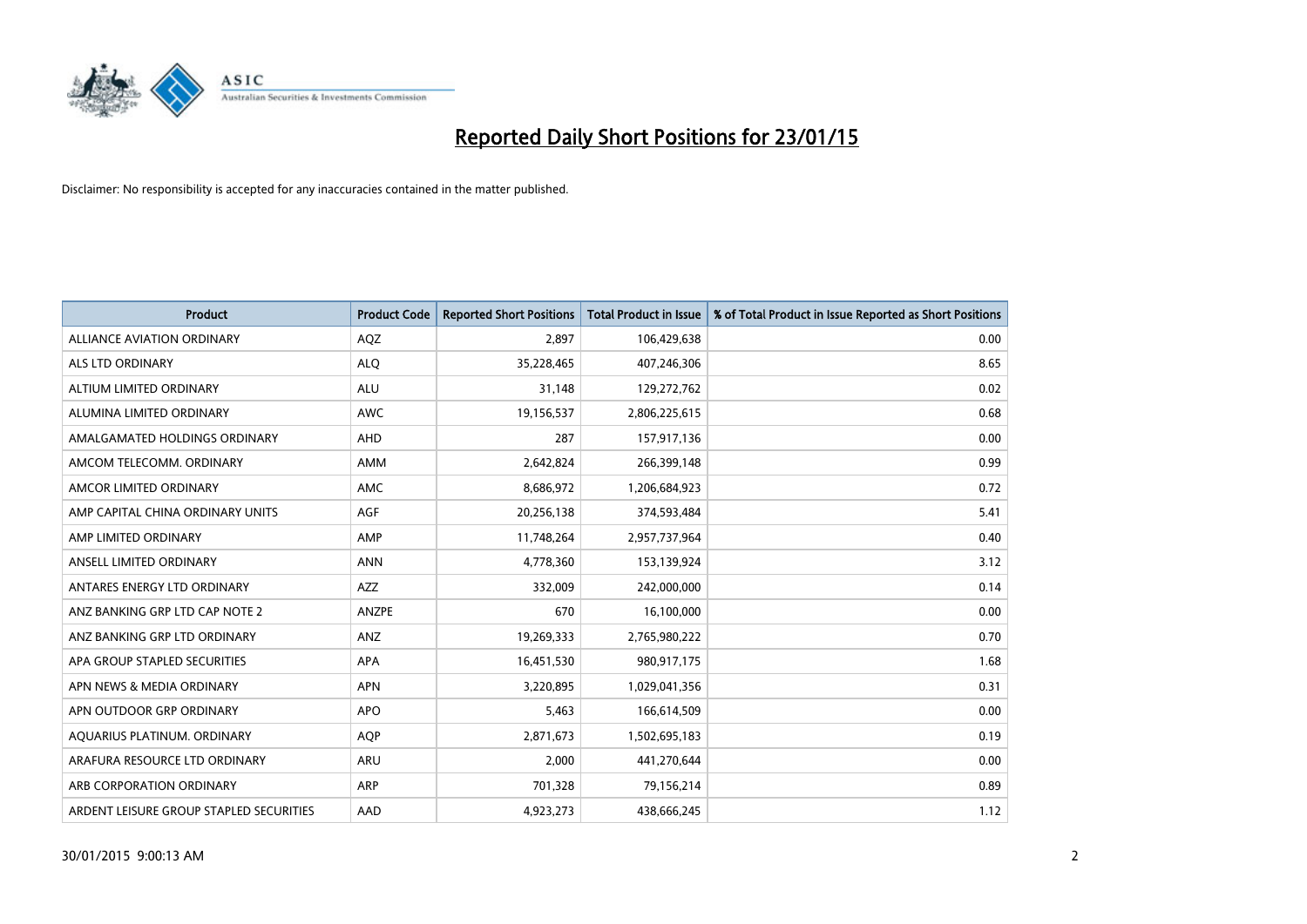

| <b>Product</b>                            | <b>Product Code</b> | <b>Reported Short Positions</b> | Total Product in Issue | % of Total Product in Issue Reported as Short Positions |
|-------------------------------------------|---------------------|---------------------------------|------------------------|---------------------------------------------------------|
| ARENA REIT. STAPLED                       | <b>ARF</b>          | 81,191                          | 211,605,103            | 0.04                                                    |
| ARISTOCRAT LEISURE ORDINARY               | ALL                 | 534,608                         | 631,322,253            | 0.08                                                    |
| ARRIUM LTD ORDINARY                       | ARI                 | 152,006,184                     | 2,937,293,755          | 5.18                                                    |
| ASALEO CARE LIMITED ORDINARY              | <b>AHY</b>          | 7,804,422                       | 603,469,434            | 1.29                                                    |
| ASCIANO LIMITED ORDINARY                  | <b>AIO</b>          | 3,962,061                       | 975,385,664            | 0.41                                                    |
| ASHLEY SERVICES GRP ORDINARY              | <b>ASH</b>          | 498,972                         | 150,000,000            | 0.33                                                    |
| ASPEN GROUP ORD/UNITS STAPLED             | <b>APZ</b>          | 61,433                          | 113,183,450            | 0.05                                                    |
| ASPIRE MINING LTD ORDINARY                | <b>AKM</b>          | 1,000,001                       | 703,463,306            | 0.14                                                    |
| ASTRO JAP PROP GROUP STAPLED US PROHIBIT. | AJA                 | 106,607                         | 66,690,637             | 0.16                                                    |
| ASX LIMITED ORDINARY                      | <b>ASX</b>          | 6,692,087                       | 193,595,162            | 3.46                                                    |
| ATLAS IRON LIMITED ORDINARY               | <b>AGO</b>          | 107,234,772                     | 919,475,619            | 11.66                                                   |
| ATRUM COAL NL ORDINARY                    | ATU                 | 50,651                          | 170,142,959            | 0.03                                                    |
| AUCKLAND INTERNATION ORDINARY             | AIA                 | 87,609                          | 1,190,484,097          | 0.01                                                    |
| AURIZON HOLDINGS LTD ORDINARY             | AZJ                 | 5,072,223                       | 2,123,934,162          | 0.24                                                    |
| AUSDRILL LIMITED ORDINARY                 | ASL                 | 24,632,879                      | 312,277,224            | 7.89                                                    |
| AUSENCO LIMITED ORDINARY                  | AAX                 | 478,463                         | 168,449,799            | 0.28                                                    |
| AUSNET SERVICES STAPLED SECURITIES        | <b>AST</b>          | 40,728,125                      | 3,466,913,009          | 1.17                                                    |
| AUST INDUSTRIAL REIT UNIT                 | ANI                 | 26,701                          | 96,288,031             | 0.03                                                    |
| <b>AUSTAL LIMITED ORDINARY</b>            | ASB                 | 56,564                          | 346,772,567            | 0.02                                                    |
| AUSTBROKERS HOLDINGS ORDINARY             | <b>AUB</b>          | 79,990                          | 61,740,597             | 0.13                                                    |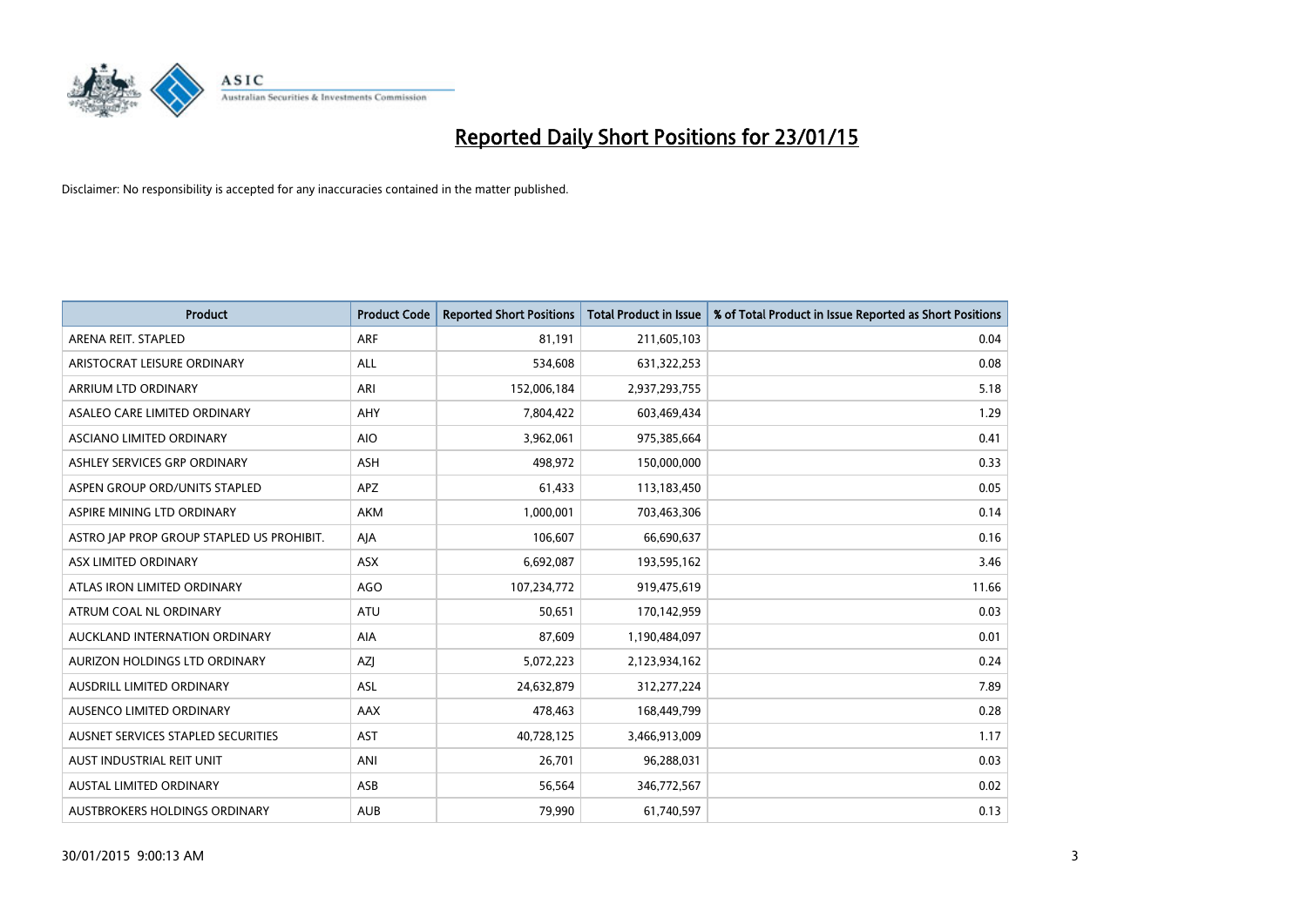

| <b>Product</b>                    | <b>Product Code</b> | <b>Reported Short Positions</b> | <b>Total Product in Issue</b> | % of Total Product in Issue Reported as Short Positions |
|-----------------------------------|---------------------|---------------------------------|-------------------------------|---------------------------------------------------------|
| AUSTEX OIL LIMITED ORDINARY       | <b>AOK</b>          | 62,000                          | 558,571,402                   | 0.01                                                    |
| AUSTIN ENGINEERING ORDINARY       | ANG                 | 386,987                         | 84,274,004                    | 0.46                                                    |
| AUSTIN EXPLORATION ORDINARY       | <b>AKK</b>          | 3,654,462                       | 332,607,790                   | 1.10                                                    |
| AUSTRALIAN AGRICULT. ORDINARY     | AAC                 | 6,303,568                       | 532,474,721                   | 1.18                                                    |
| AUSTRALIAN PHARM, ORDINARY        | API                 | 7,660,733                       | 488,115,883                   | 1.57                                                    |
| AUTOMOTIVE HOLDINGS ORDINARY      | <b>AHE</b>          | 2,373,186                       | 306,437,941                   | 0.77                                                    |
| AVANCO RESOURCES LTD ORDINARY     | <b>AVB</b>          | 3,263,736                       | 1,661,675,855                 | 0.20                                                    |
| AVEO GROUP STAPLED SECURITIES     | <b>AOG</b>          | 2,290,370                       | 499,484,314                   | 0.46                                                    |
| AWE LIMITED ORDINARY              | <b>AWE</b>          | 19,926,443                      | 525,861,050                   | 3.79                                                    |
| <b>AZONTO PET LTD ORDINARY</b>    | <b>APY</b>          | 1                               | 1,159,375,100                 | 0.00                                                    |
| AZUMAH RESOURCES ORDINARY         | <b>AZM</b>          |                                 | 389,316,919                   | 0.00                                                    |
| <b>BANDANNA ENERGY ORDINARY</b>   | <b>BND</b>          | 17,540,654                      | 528,481,199                   | 3.32                                                    |
| BANK OF QUEENSLAND. ORDINARY      | <b>BOQ</b>          | 3,207,069                       | 366,982,047                   | 0.87                                                    |
| <b>BASE RES LIMITED ORDINARY</b>  | <b>BSE</b>          | 5,507,554                       | 563,902,771                   | 0.98                                                    |
| <b>BATHURST RES LTD. ORDINARY</b> | <b>BRL</b>          | 207,998                         | 947,828,434                   | 0.02                                                    |
| <b>BC IRON LIMITED ORDINARY</b>   | <b>BCI</b>          | 15,903,159                      | 196,196,992                   | 8.11                                                    |
| BEACH ENERGY LIMITED ORDINARY     | <b>BPT</b>          | 28,670,661                      | 1,297,496,886                 | 2.21                                                    |
| BEADELL RESOURCE LTD ORDINARY     | <b>BDR</b>          | 42,987,483                      | 798,657,280                   | 5.38                                                    |
| <b>BEGA CHEESE LTD ORDINARY</b>   | <b>BGA</b>          | 2,730,205                       | 152,602,945                   | 1.79                                                    |
| BENDIGO AND ADELAIDE ORDINARY     | <b>BEN</b>          | 18,820,026                      | 450,934,198                   | 4.17                                                    |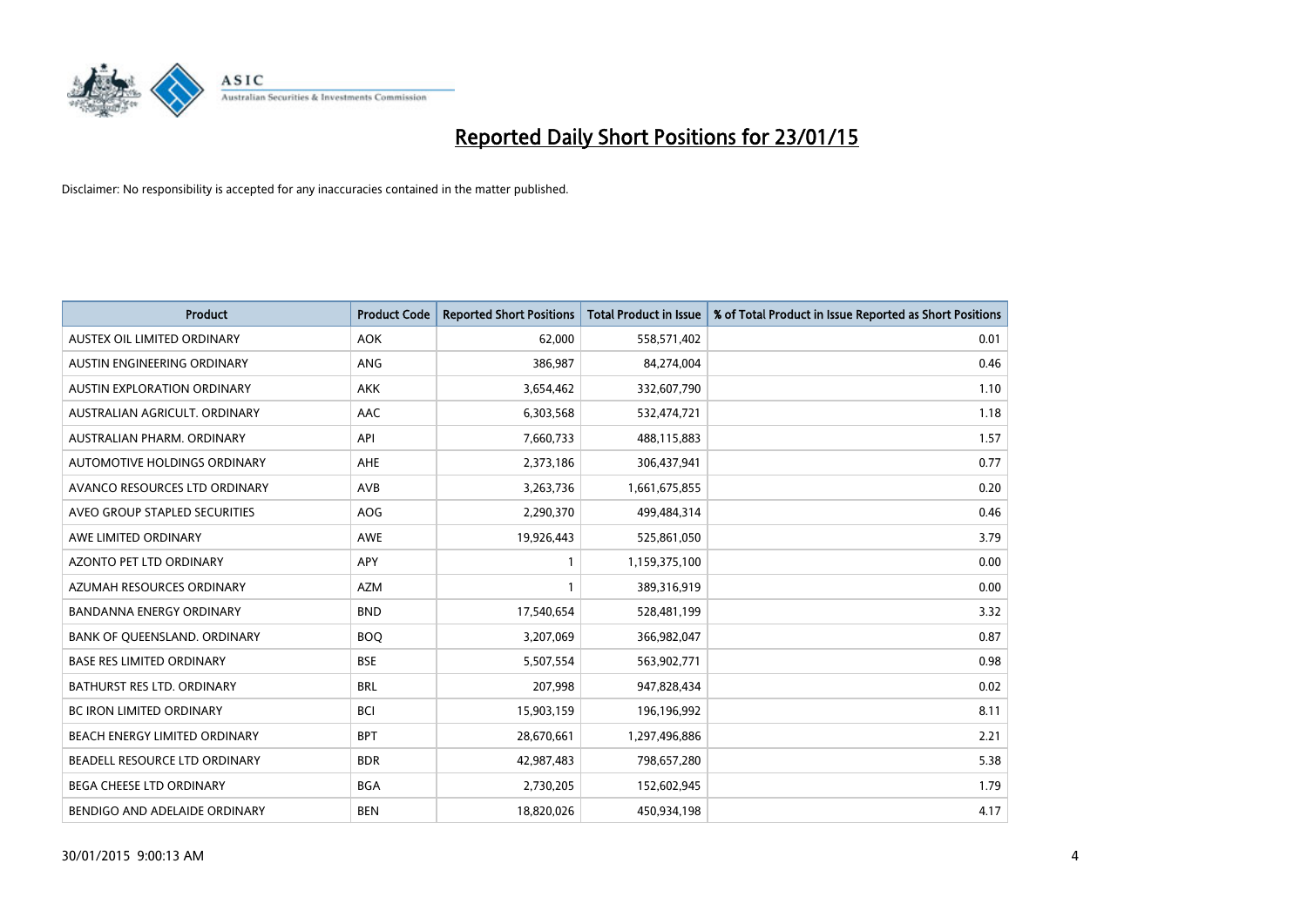

| <b>Product</b>                       | <b>Product Code</b> | <b>Reported Short Positions</b> | <b>Total Product in Issue</b> | % of Total Product in Issue Reported as Short Positions |
|--------------------------------------|---------------------|---------------------------------|-------------------------------|---------------------------------------------------------|
| BERKELEY RESOURCES ORDINARY          | <b>BKY</b>          | 77,000                          | 180,361,323                   | 0.04                                                    |
| BETASHARESCASHETF ETF UNITS          | AAA                 | 634                             | 13,683,443                    | 0.00                                                    |
| <b>BHP BILLITON LIMITED ORDINARY</b> | <b>BHP</b>          | 11,891,025                      | 3,211,691,105                 | 0.37                                                    |
| <b>BIGAIR GROUP LIMITED ORDINARY</b> | <b>BGL</b>          | 47,528                          | 174,432,340                   | 0.03                                                    |
| <b>BILLABONG ORDINARY</b>            | <b>BBG</b>          | 7,263,770                       | 990,370,034                   | 0.73                                                    |
| <b>BLACKHAM RESOURCES ORDINARY</b>   | <b>BLK</b>          | 1,394,571                       | 143,614,941                   | 0.97                                                    |
| <b>BLACKMORES LIMITED ORDINARY</b>   | <b>BKL</b>          | 6,396                           | 17,224,284                    | 0.04                                                    |
| <b>BLUESCOPE STEEL LTD ORDINARY</b>  | <b>BSL</b>          | 8,487,484                       | 559,227,871                   | 1.52                                                    |
| <b>BOART LONGYEAR ORDINARY</b>       | <b>BLY</b>          | 22,277,486                      | 637,490,726                   | 3.49                                                    |
| <b>BORA BORA RESOURCES ORDINARY</b>  | <b>BBR</b>          | 247,808                         | 35,970,000                    | 0.69                                                    |
| BORAL LIMITED. ORDINARY              | <b>BLD</b>          | 14,333,614                      | 782,736,249                   | 1.83                                                    |
| <b>BRADKEN LIMITED ORDINARY</b>      | <b>BKN</b>          | 2,025,368                       | 171,027,249                   | 1.18                                                    |
| <b>BRAMBLES LIMITED ORDINARY</b>     | <b>BXB</b>          | 5,690,297                       | 1,566,226,141                 | 0.36                                                    |
| BREVILLE GROUP LTD ORDINARY          | <b>BRG</b>          | 4,660,379                       | 130,095,322                   | 3.58                                                    |
| <b>BRICKWORKS LIMITED ORDINARY</b>   | <b>BKW</b>          | 55,660                          | 148,403,478                   | 0.04                                                    |
| BT INVESTMENT MNGMNT ORDINARY        | <b>BTT</b>          | $\mathbf{1}$                    | 292,408,424                   | 0.00                                                    |
| <b>BURSON GROUP LTD ORDINARY</b>     | <b>BAP</b>          | 1,777,985                       | 163,585,666                   | 1.09                                                    |
| <b>BURU ENERGY ORDINARY</b>          | <b>BRU</b>          | 16,872,006                      | 339,997,078                   | 4.96                                                    |
| <b>BWP TRUST ORDINARY UNITS</b>      | <b>BWP</b>          | 13,959,595                      | 639,724,826                   | 2.18                                                    |
| CABCHARGE AUSTRALIA ORDINARY         | CAB                 | 9,602,444                       | 120,430,683                   | 7.97                                                    |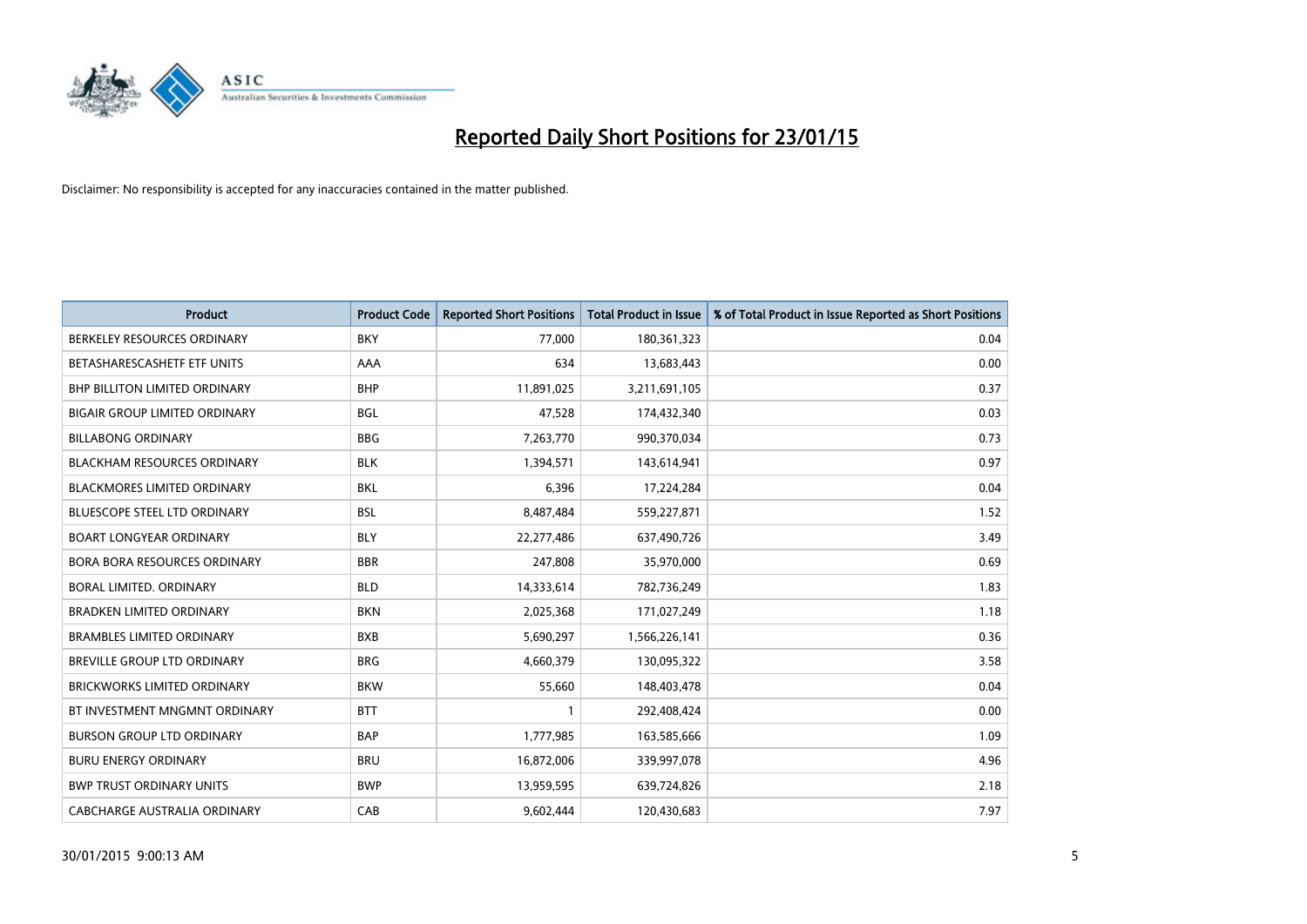

| <b>Product</b>                          | <b>Product Code</b> | <b>Reported Short Positions</b> | Total Product in Issue | % of Total Product in Issue Reported as Short Positions |
|-----------------------------------------|---------------------|---------------------------------|------------------------|---------------------------------------------------------|
| <b>CADENCE CAPITAL ORDINARY</b>         | <b>CDM</b>          | 170,000                         | 199,939,503            | 0.09                                                    |
| CALTEX AUSTRALIA ORDINARY               | <b>CTX</b>          | 805,552                         | 270,000,000            | 0.30                                                    |
| CAPE LAMBERT RES LTD ORDINARY           | <b>CFE</b>          | 280,137                         | 626,686,586            | 0.04                                                    |
| CAPITOL HEALTH ORDINARY                 | CAI                 | 472,612                         | 496,244,861            | 0.10                                                    |
| <b>CARDNO LIMITED ORDINARY</b>          | CDD                 | 17,984,607                      | 164,362,901            | 10.94                                                   |
| <b>CARINDALE PROPERTY UNIT</b>          | <b>CDP</b>          | 8,823                           | 70,000,000             | 0.01                                                    |
| CARNARVON PETROLEUM ORDINARY            | <b>CVN</b>          | 1,818,612                       | 988,295,069            | 0.18                                                    |
| <b>CARNEGIE WAVE ENERGY ORDINARY</b>    | <b>CWE</b>          | 500                             | 1,742,824,771          | 0.00                                                    |
| CARSALES.COM LTD ORDINARY               | <b>CRZ</b>          | 15,135,365                      | 239,001,759            | 6.33                                                    |
| <b>CASH CONVERTERS ORDINARY</b>         | CCV                 | 6,116,811                       | 478,876,525            | 1.28                                                    |
| CEDAR WOODS PROP. ORDINARY              | <b>CWP</b>          | 250,495                         | 78,336,371             | 0.32                                                    |
| CENTRAL PETROLEUM ORDINARY              | <b>CTP</b>          | 5,737                           | 368,718,957            | 0.00                                                    |
| CENTURIA METRO REIT STAPLED             | <b>CMA</b>          | 698,404                         | 71,500,158             | 0.98                                                    |
| CFS RETAIL TRUST GRP STAPLED SECURITIES | <b>CFX</b>          | 5,272,332                       | 3,050,355,727          | 0.17                                                    |
| <b>CHALLENGER LIMITED ORDINARY</b>      | CGF                 | 2,087,322                       | 569,725,821            | 0.37                                                    |
| <b>CHANDLER MACLEOD LTD ORDINARY</b>    | <b>CMG</b>          | 2,834,999                       | 547,985,086            | 0.52                                                    |
| CHARTER HALL GROUP STAPLED US PROHIBIT. | <b>CHC</b>          | 464,548                         | 355,051,540            | 0.13                                                    |
| <b>CHARTER HALL RETAIL UNITS</b>        | <b>CQR</b>          | 15,283,545                      | 372,893,153            | 4.10                                                    |
| <b>CHORUS LIMITED ORDINARY</b>          | <b>CNU</b>          | 166,115                         | 396,369,767            | 0.04                                                    |
| CLEARVIEW WEALTH LTD ORDINARY           | <b>CVW</b>          | 10,001                          | 581,111,182            | 0.00                                                    |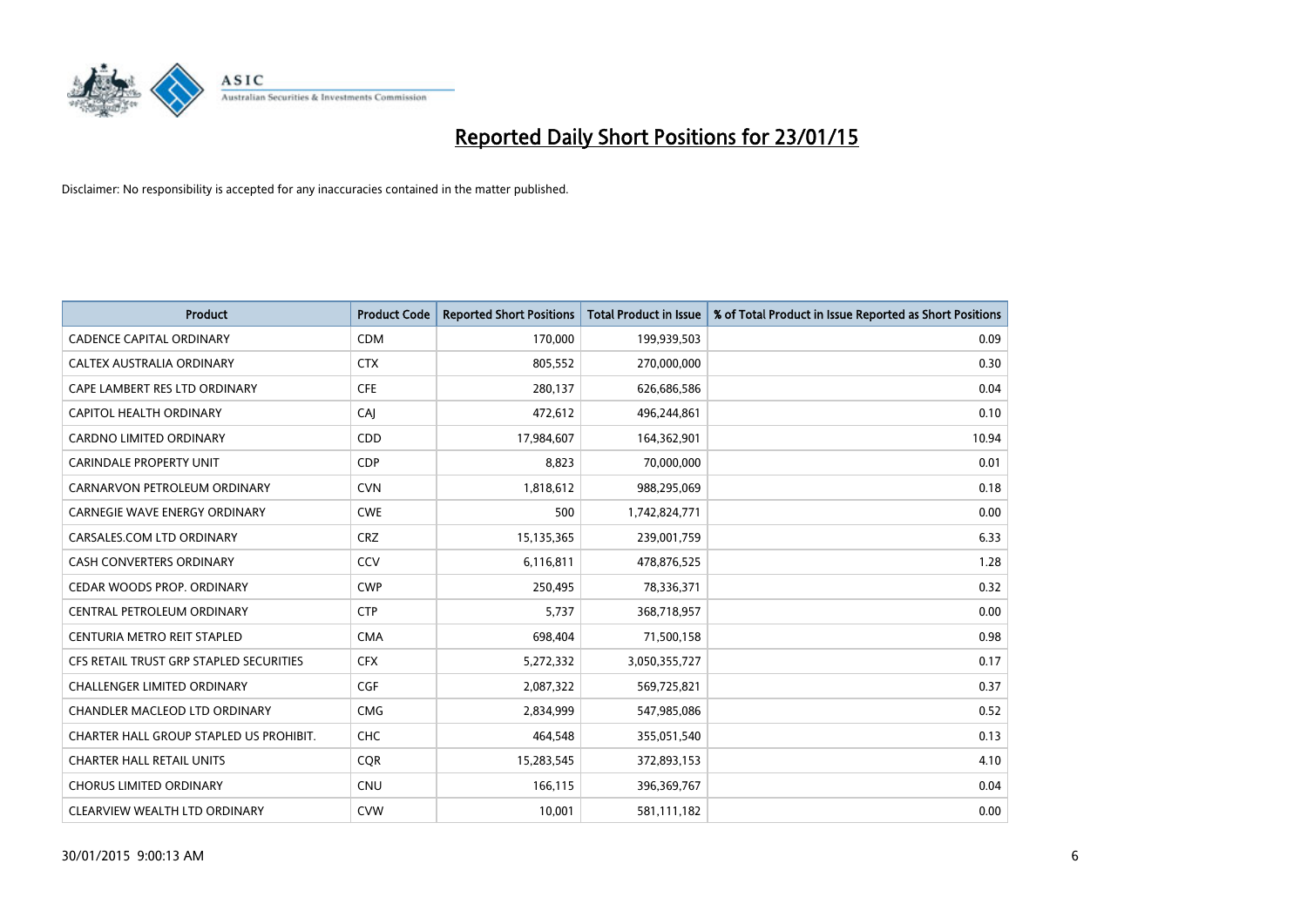

| <b>Product</b>                          | <b>Product Code</b> | <b>Reported Short Positions</b> | <b>Total Product in Issue</b> | % of Total Product in Issue Reported as Short Positions |
|-----------------------------------------|---------------------|---------------------------------|-------------------------------|---------------------------------------------------------|
| CLINUVEL PHARMACEUT, ORDINARY           | <b>CUV</b>          | 35,009                          | 42,526,245                    | 0.08                                                    |
| COAL OF AFRICA LTD ORDINARY             | <b>CZA</b>          | 426                             | 1,599,368,613                 | 0.00                                                    |
| <b>COALSPUR MINES LTD ORDINARY</b>      | <b>CPL</b>          | 1.141                           | 641,544,455                   | 0.00                                                    |
| COCA-COLA AMATIL ORDINARY               | <b>CCL</b>          | 23,938,880                      | 763,590,249                   | 3.14                                                    |
| <b>COCHLEAR LIMITED ORDINARY</b>        | <b>COH</b>          | 5,505,541                       | 57,081,775                    | 9.65                                                    |
| <b>COCKATOO COAL ORDINARY</b>           | <b>COK</b>          | 167,987                         | 4,560,196,928                 | 0.00                                                    |
| <b>CODAN LIMITED ORDINARY</b>           | <b>CDA</b>          | 65.377                          | 177,063,244                   | 0.04                                                    |
| <b>COFFEY INTERNATIONAL ORDINARY</b>    | <b>COF</b>          | 6,077                           | 255,833,165                   | 0.00                                                    |
| <b>COKAL LTD ORDINARY</b>               | <b>CKA</b>          | 6,820                           | 471,487,926                   | 0.00                                                    |
| <b>COLLECTION HOUSE ORDINARY</b>        | <b>CLH</b>          | 2,332,188                       | 130,443,227                   | 1.79                                                    |
| COMMONWEALTH BANK, ORDINARY             | <b>CBA</b>          | 24,184,347                      | 1,621,319,194                 | 1.49                                                    |
| <b>COMPASS RESOURCES ORDINARY</b>       | <b>CMR</b>          | 7,472                           | 1,403,744,100                 | 0.00                                                    |
| <b>COMPUTERSHARE LTD ORDINARY</b>       | <b>CPU</b>          | 7,171,869                       | 556,203,079                   | 1.29                                                    |
| <b>COOPER ENERGY LTD ORDINARY</b>       | <b>COE</b>          | 98,886                          | 331,905,323                   | 0.03                                                    |
| <b>CORP TRAVEL LIMITED ORDINARY</b>     | <b>CTD</b>          | 842,220                         | 96,993,355                    | 0.87                                                    |
| <b>COVER-MORE GRP LTD ORDINARY</b>      | <b>CVO</b>          | 5,662,442                       | 317,750,000                   | 1.78                                                    |
| <b>CREDIT CORP GROUP ORDINARY</b>       | <b>CCP</b>          | 478,545                         | 46,296,407                    | 1.03                                                    |
| <b>CROMWELL PROP STAPLED SECURITIES</b> | <b>CMW</b>          | 8,750,577                       | 1,735,299,783                 | 0.50                                                    |
| <b>CROWN RESORTS LTD ORDINARY</b>       | <b>CWN</b>          | 17,893,390                      | 728,394,185                   | 2.46                                                    |
| <b>CSG LIMITED ORDINARY</b>             | CSV                 | 391,058                         | 284,148,839                   | 0.14                                                    |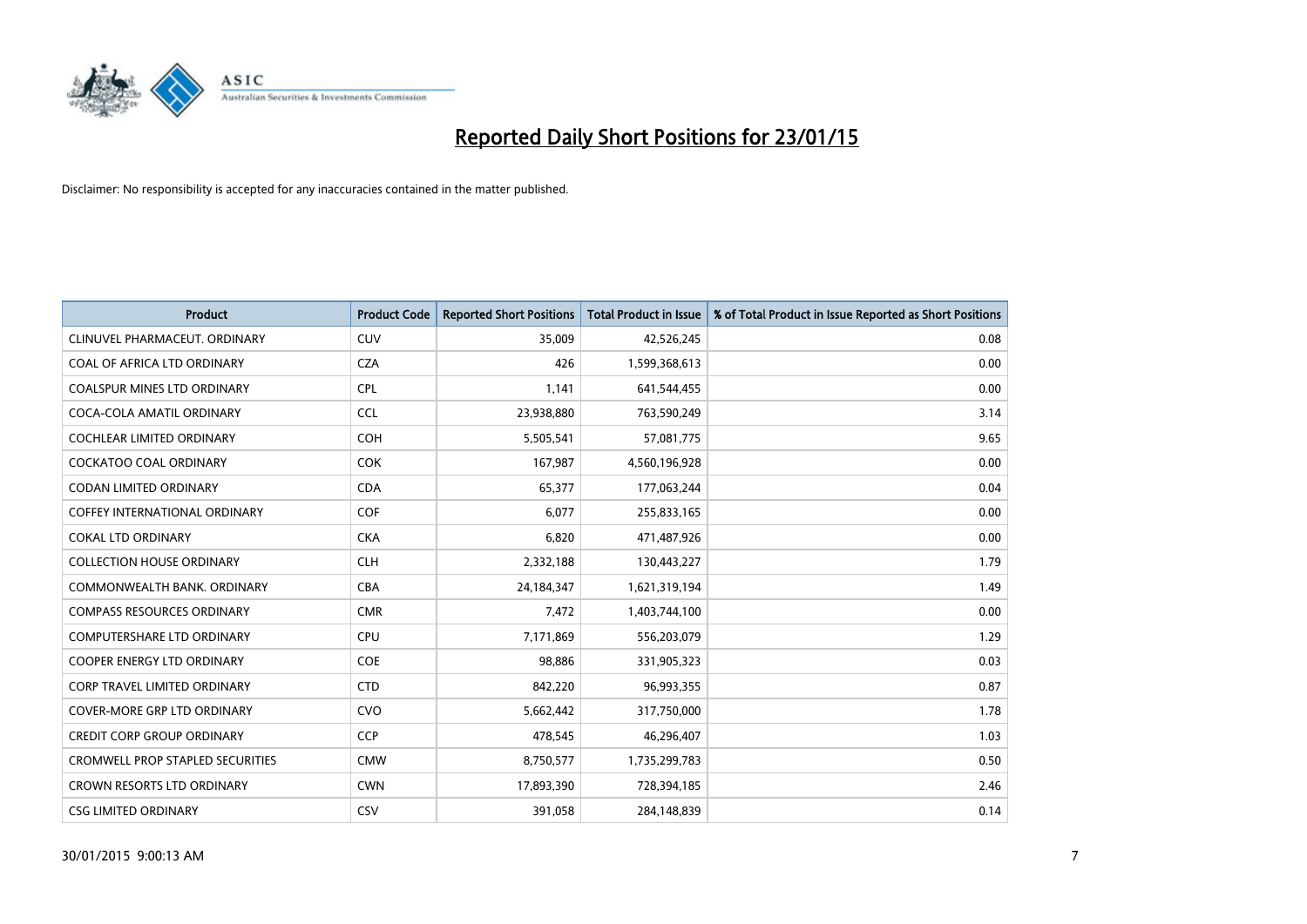

| <b>Product</b>                     | <b>Product Code</b> | <b>Reported Short Positions</b> | <b>Total Product in Issue</b> | % of Total Product in Issue Reported as Short Positions |
|------------------------------------|---------------------|---------------------------------|-------------------------------|---------------------------------------------------------|
| <b>CSL LIMITED ORDINARY</b>        | <b>CSL</b>          | 994,040                         | 473,852,185                   | 0.21                                                    |
| <b>CSR LIMITED ORDINARY</b>        | <b>CSR</b>          | 12,669,356                      | 506,000,315                   | 2.50                                                    |
| <b>CUDECO LIMITED ORDINARY</b>     | <b>CDU</b>          | 9,325,462                       | 248,722,167                   | 3.75                                                    |
| DATA#3 LIMITED ORDINARY            | <b>DTL</b>          | 1,000                           | 153,974,950                   | 0.00                                                    |
| DECMIL GROUP LIMITED ORDINARY      | <b>DCG</b>          | 812,030                         | 168,657,794                   | 0.48                                                    |
| DEEP YELLOW LIMITED ORDINARY       | <b>DYL</b>          | 1,002                           | 1,900,807,969                 | 0.00                                                    |
| DEVINE LIMITED ORDINARY            | <b>DVN</b>          | 1,548                           | 158,730,556                   | 0.00                                                    |
| DEXUS PROPERTY GROUP STAPLED UNITS | <b>DXS</b>          | 1,244,724                       | 905,531,797                   | 0.14                                                    |
| DICK SMITH HLDGS ORDINARY          | <b>DSH</b>          | 16,652,629                      | 236,511,364                   | 7.04                                                    |
| DISCOVERY METALS LTD ORDINARY      | <b>DML</b>          | 365,417                         | 644,039,581                   | 0.06                                                    |
| DOMINO PIZZA ENTERPR ORDINARY      | <b>DMP</b>          | 1,708,025                       | 86,160,773                    | 1.98                                                    |
| DONACO INTERNATIONAL ORDINARY      | <b>DNA</b>          | 9,679,994                       | 460,505,113                   | 2.10                                                    |
| DORAY MINERALS LTD ORDINARY        | <b>DRM</b>          | 367,474                         | 167,084,256                   | 0.22                                                    |
| DOWNER EDI LIMITED ORDINARY        | <b>DOW</b>          | 29,093,598                      | 435,399,975                   | 6.68                                                    |
| DRILLSEARCH ENERGY ORDINARY        | <b>DLS</b>          | 11,137,012                      | 461,101,450                   | 2.42                                                    |
| DUET GROUP STAPLED US PROHIBIT.    | <b>DUE</b>          | 17,418,641                      | 1,493,678,915                 | 1.17                                                    |
| DULUXGROUP LIMITED ORDINARY        | <b>DLX</b>          | 1,330,294                       | 388,543,268                   | 0.34                                                    |
| ECHO ENTERTAINMENT ORDINARY        | <b>EGP</b>          | 7,006,978                       | 825,672,730                   | 0.85                                                    |
| <b>ELDERS LIMITED ORDINARY</b>     | <b>ELD</b>          | 976,839                         | 83,734,671                    | 1.17                                                    |
| <b>EMECO HOLDINGS ORDINARY</b>     | <b>EHL</b>          | 11,082,308                      | 599,675,707                   | 1.85                                                    |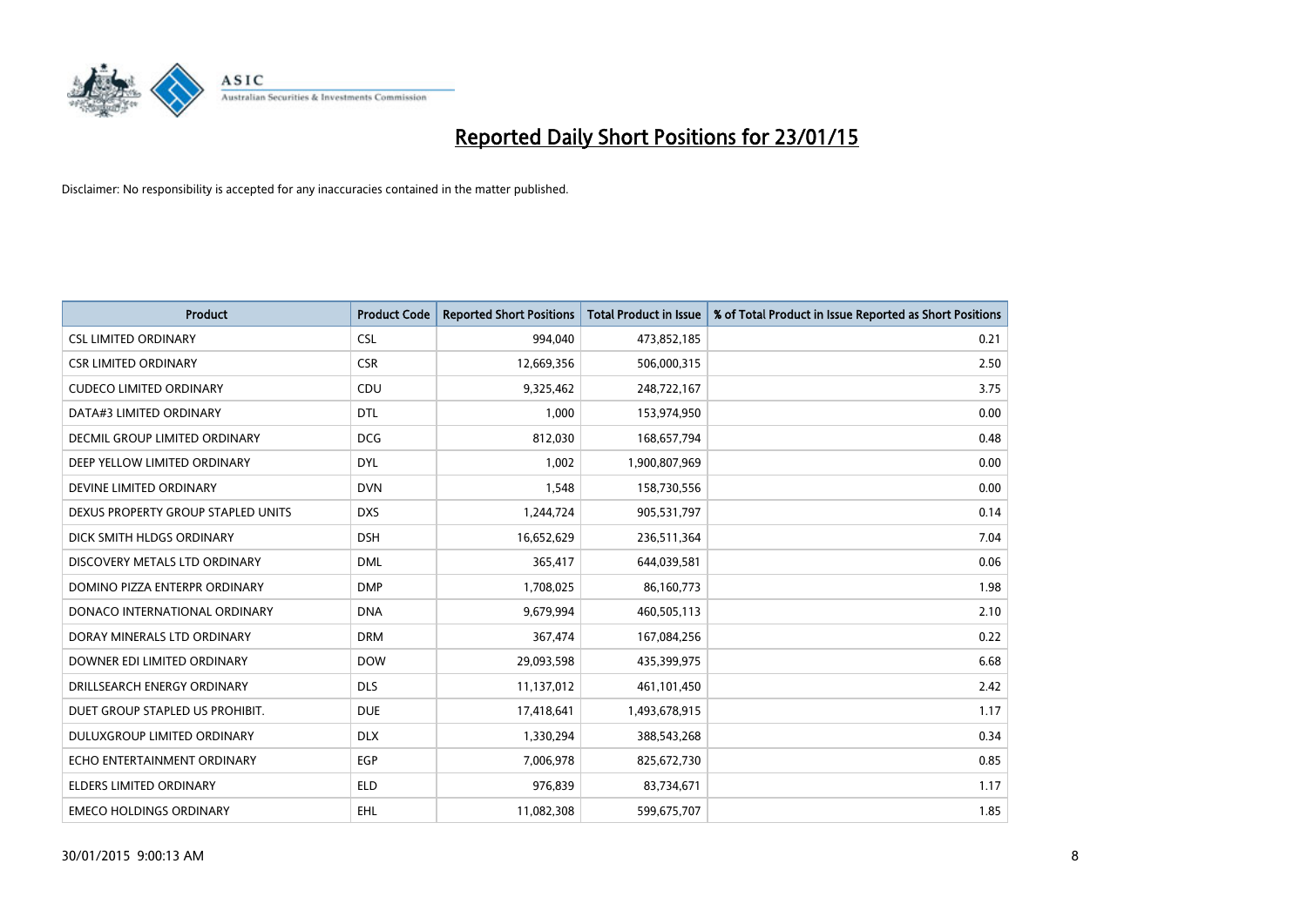

| <b>Product</b>                         | <b>Product Code</b> | <b>Reported Short Positions</b> | <b>Total Product in Issue</b> | % of Total Product in Issue Reported as Short Positions |
|----------------------------------------|---------------------|---------------------------------|-------------------------------|---------------------------------------------------------|
| <b>ENDEAVOUR MIN CORP CDI 1:1</b>      | <b>EVR</b>          | 44.307                          | 46,222,520                    | 0.10                                                    |
| ENERGY RESOURCES ORDINARY 'A'          | ERA                 | 10,776,730                      | 517,725,062                   | 2.08                                                    |
| <b>ENERGY WORLD CORPOR, ORDINARY</b>   | <b>EWC</b>          | 48,552,853                      | 1,734,166,672                 | 2.80                                                    |
| <b>ENSOGO LIMITED ORDINARY</b>         | E88                 | 212,388                         | 426,069,834                   | 0.05                                                    |
| EQUATORIAL RES LTD ORDINARY            | <b>EQX</b>          | 33                              | 124,445,353                   | 0.00                                                    |
| EQUITY TRUSTEES ORDINARY               | EQT                 | 50,002                          | 19,270,117                    | 0.26                                                    |
| ERM POWER LIMITED ORDINARY             | <b>EPW</b>          | 1,084,086                       | 241,477,698                   | 0.45                                                    |
| ESTIA HEALTH LTD ORDINARY              | <b>EHE</b>          | 1,065,972                       | 180,885,580                   | 0.59                                                    |
| EVOLUTION MINING LTD ORDINARY          | <b>EVN</b>          | 29,059,541                      | 714,921,647                   | 4.06                                                    |
| FAIRFAX MEDIA LTD ORDINARY             | <b>FXI</b>          | 49,363,118                      | 2,351,955,725                 | 2.10                                                    |
| FANTASTIC HOLDINGS ORDINARY            | <b>FAN</b>          | 14,643                          | 103,257,398                   | 0.01                                                    |
| <b>FAR LTD ORDINARY</b>                | <b>FAR</b>          | 10,455,863                      | 3,126,808,427                 | 0.33                                                    |
| FEDERATION CNTRES ORD/UNIT STAPLED SEC | <b>FDC</b>          | 3,351,961                       | 1,427,641,565                 | 0.23                                                    |
| FINBAR GROUP LIMITED ORDINARY          | <b>FRI</b>          | 7,447                           | 228,720,815                   | 0.00                                                    |
| FISHER & PAYKEL H. ORDINARY            | <b>FPH</b>          | 726                             | 557,853,851                   | 0.00                                                    |
| FLEETWOOD CORP ORDINARY                | <b>FWD</b>          | 1,505,366                       | 61,039,412                    | 2.47                                                    |
| FLETCHER BUILDING ORDINARY             | <b>FBU</b>          | 2,024,964                       | 687,854,788                   | 0.29                                                    |
| FLEXIGROUP LIMITED ORDINARY            | <b>FXL</b>          | 9,861,874                       | 304,096,060                   | 3.24                                                    |
| FLIGHT CENTRE TRAVEL ORDINARY          | <b>FLT</b>          | 7,269,560                       | 100,725,711                   | 7.22                                                    |
| FLINDERS MINES LTD ORDINARY            | <b>FMS</b>          | 165,000                         | 2,762,995,689                 | 0.01                                                    |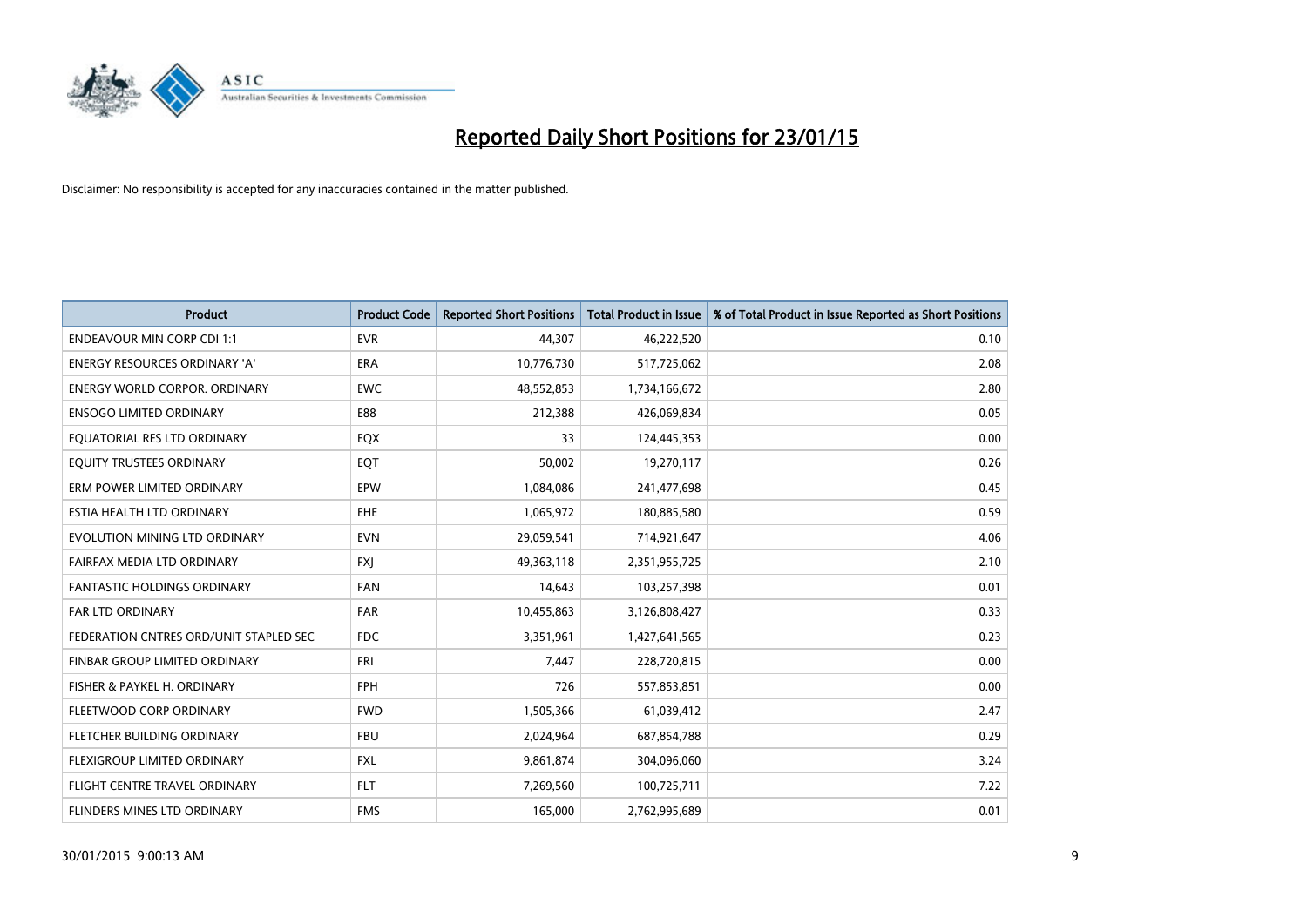

| <b>Product</b>                             | <b>Product Code</b> | <b>Reported Short Positions</b> | Total Product in Issue | % of Total Product in Issue Reported as Short Positions |
|--------------------------------------------|---------------------|---------------------------------|------------------------|---------------------------------------------------------|
| <b>FOCUS MINERALS LTD ORDINARY</b>         | <b>FML</b>          | 2,565,221                       | 9,137,375,877          | 0.03                                                    |
| <b>FOLKESTONE EDU TRUST UNITS</b>          | FET                 | 70,111                          | 244,378,866            | 0.03                                                    |
| FONTERRA SHARE FUND ORDINARY UNITS         | <b>FSF</b>          | 109,403                         | 123,027,274            | 0.09                                                    |
| FORTESCUE METALS GRP ORDINARY              | <b>FMG</b>          | 293,462,689                     | 3,113,798,151          | 9.42                                                    |
| FREEDOM FOOD LTD ORDINARY                  | <b>FNP</b>          | 40,537                          | 152,689,663            | 0.03                                                    |
| <b>FUNTASTIC LIMITED ORDINARY</b>          | <b>FUN</b>          | 370,000                         | 669,469,723            | 0.06                                                    |
| <b>G.U.D. HOLDINGS ORDINARY</b>            | GUD                 | 2,964,417                       | 70,939,492             | 4.18                                                    |
| <b>G8 EDUCATION LIMITED ORDINARY</b>       | <b>GEM</b>          | 9,972,505                       | 359,151,207            | 2.78                                                    |
| <b>GALAXY RESOURCES ORDINARY</b>           | GXY                 | 1,371,021                       | 1,064,783,990          | 0.13                                                    |
| <b>GBST HOLDINGS., ORDINARY</b>            | GBT                 | 11,713                          | 66,561,725             | 0.02                                                    |
| <b>GDI PROPERTY GRP STAPLED SECURITIES</b> | <b>GDI</b>          | 313,592                         | 567,575,025            | 0.06                                                    |
| <b>GENESIS ENERGY LTD ORDINARY</b>         | <b>GNE</b>          | 1,000                           | 1,000,000,000          | 0.00                                                    |
| <b>GENETIC TECHNOLOGIES ORDINARY</b>       | GTG                 | 3,644,100                       | 856,860,254            | 0.43                                                    |
| <b>GENTRACK GROUP LTD ORDINARY</b>         | <b>GTK</b>          | 3,000                           | 72,699,510             | 0.00                                                    |
| <b>GENWORTH MORTGAGE ORDINARY</b>          | <b>GMA</b>          | 19,009,647                      | 650,000,000            | 2.92                                                    |
| <b>GEODYNAMICS LIMITED ORDINARY</b>        | GDY                 | 819                             | 435,880,130            | 0.00                                                    |
| GI DYNAMICS, INC CDI US PROHIBITED         | GID                 | 1,919,000                       | 470,431,120            | 0.41                                                    |
| <b>GINDALBIE METALS LTD ORDINARY</b>       | GBG                 | 31,194,394                      | 1,495,306,811          | 2.09                                                    |
| <b>GOLD ROAD RES LTD ORDINARY</b>          | GOR                 | 2,302,792                       | 594,881,822            | 0.39                                                    |
| <b>GOODMAN FIELDER, ORDINARY</b>           | GFF                 | 4,407,730                       | 1,955,559,207          | 0.23                                                    |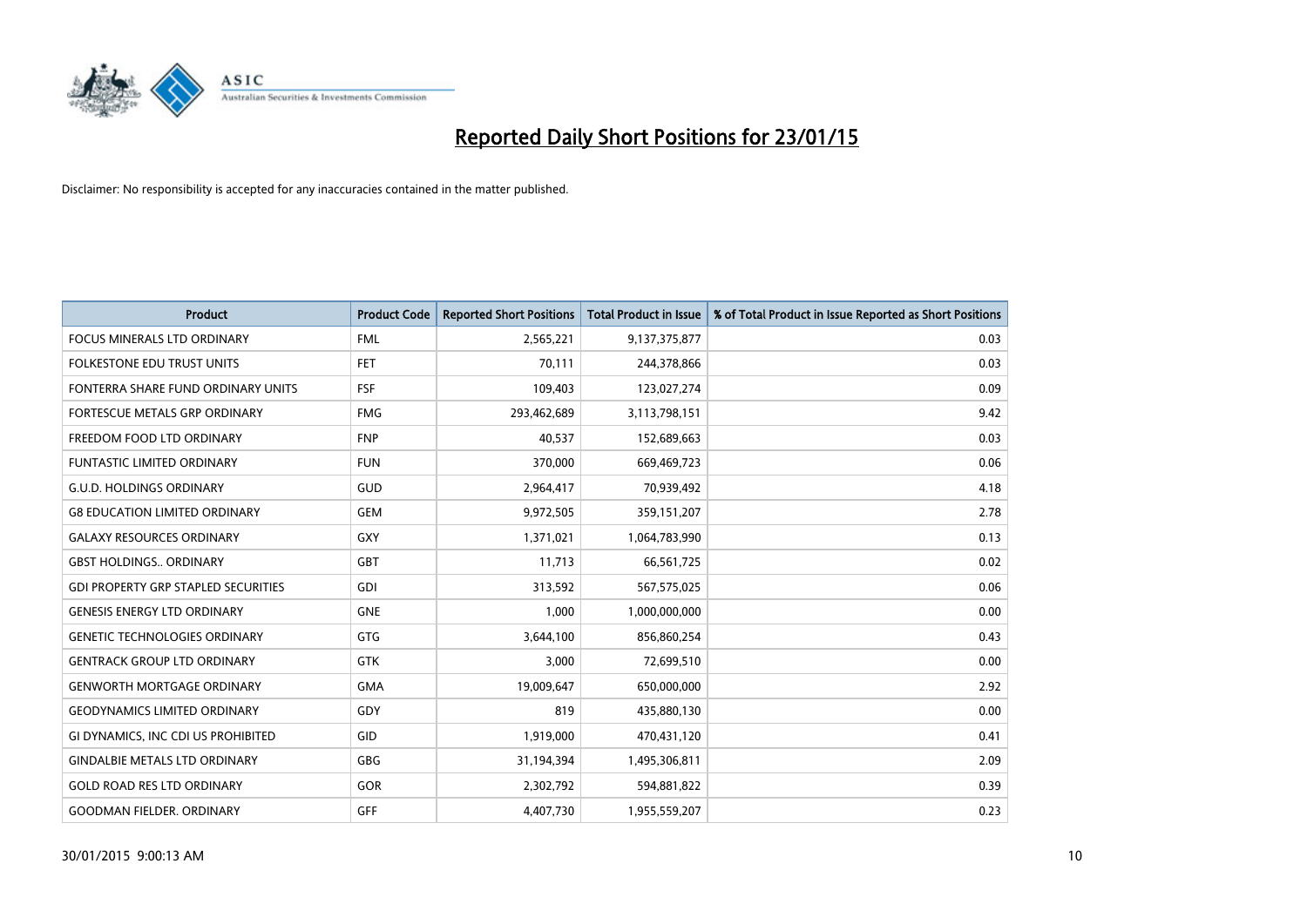

| <b>Product</b>                                   | <b>Product Code</b> | <b>Reported Short Positions</b> | <b>Total Product in Issue</b> | % of Total Product in Issue Reported as Short Positions |
|--------------------------------------------------|---------------------|---------------------------------|-------------------------------|---------------------------------------------------------|
| <b>GOODMAN GROUP STAPLED</b>                     | <b>GMG</b>          | 15,977,839                      | 1,745,460,061                 | 0.92                                                    |
| <b>GPT GROUP STAPLED SEC.</b>                    | <b>GPT</b>          | 4,048,131                       | 1,685,460,955                 | 0.24                                                    |
| <b>GRAINCORP LIMITED A CLASS ORDINARY</b>        | <b>GNC</b>          | 14,505,075                      | 228,855,628                   | 6.34                                                    |
| <b>GRANGE RESOURCES, ORDINARY</b>                | <b>GRR</b>          | 11,654,319                      | 1,157,338,698                 | 1.01                                                    |
| <b>GREENCROSS LIMITED ORDINARY</b>               | <b>GXL</b>          | 2,869,335                       | 111,447,503                   | 2.57                                                    |
| <b>GREENLAND MIN EN LTD ORDINARY</b>             | GGG                 | 3,785,929                       | 669,389,552                   | 0.57                                                    |
| <b>GREENLAND MIN EN LTD RIGHTS 26-JUN-14</b>     | GGGR                | 3,842                           | 88,685,050                    | 0.00                                                    |
| <b>GROWTHPOINT PROPERTY ORD/UNIT STAPLED SEC</b> | GOZ                 | 670,520                         | 554,602,697                   | 0.12                                                    |
| <b>GRYPHON MINERALS LTD ORDINARY</b>             | GRY                 | 2,254,055                       | 401,185,424                   | 0.56                                                    |
| <b>GUILDFORD COAL LTD ORDINARY</b>               | <b>GUF</b>          | 29,999                          | 917,612,681                   | 0.00                                                    |
| <b>GWA GROUP LTD ORDINARY</b>                    | <b>GWA</b>          | 15,409,920                      | 306,533,770                   | 5.03                                                    |
| HARVEY NORMAN ORDINARY                           | <b>HVN</b>          | 42,925,630                      | 1,110,603,911                 | 3.87                                                    |
| HEALTHSCOPE LIMITED. ORDINARY                    | <b>HSO</b>          | 15,193,414                      | 1,732,094,838                 | 0.88                                                    |
| <b>HENDERSON GROUP CDI 1:1</b>                   | <b>HGG</b>          | 4,893,095                       | 766,858,952                   | 0.64                                                    |
| HFA HOLDINGS LIMITED ORDINARY                    | <b>HFA</b>          | 308                             | 162,147,897                   | 0.00                                                    |
| HIGHLANDS PACIFIC ORDINARY                       | HIG                 | 3,153                           | 918,694,336                   | 0.00                                                    |
| HILLGROVE RES LTD ORDINARY                       | <b>HGO</b>          | 109,291                         | 147,711,123                   | 0.07                                                    |
| HILLS LTD ORDINARY                               | HIL                 | 1,398,219                       | 231,985,526                   | 0.60                                                    |
| HORIZON OIL LIMITED ORDINARY                     | <b>HZN</b>          | 41,265,252                      | 1,301,981,265                 | 3.17                                                    |
| <b>HOTEL PROPERTY STAPLED</b>                    | <b>HPI</b>          | 195,160                         | 146,105,439                   | 0.13                                                    |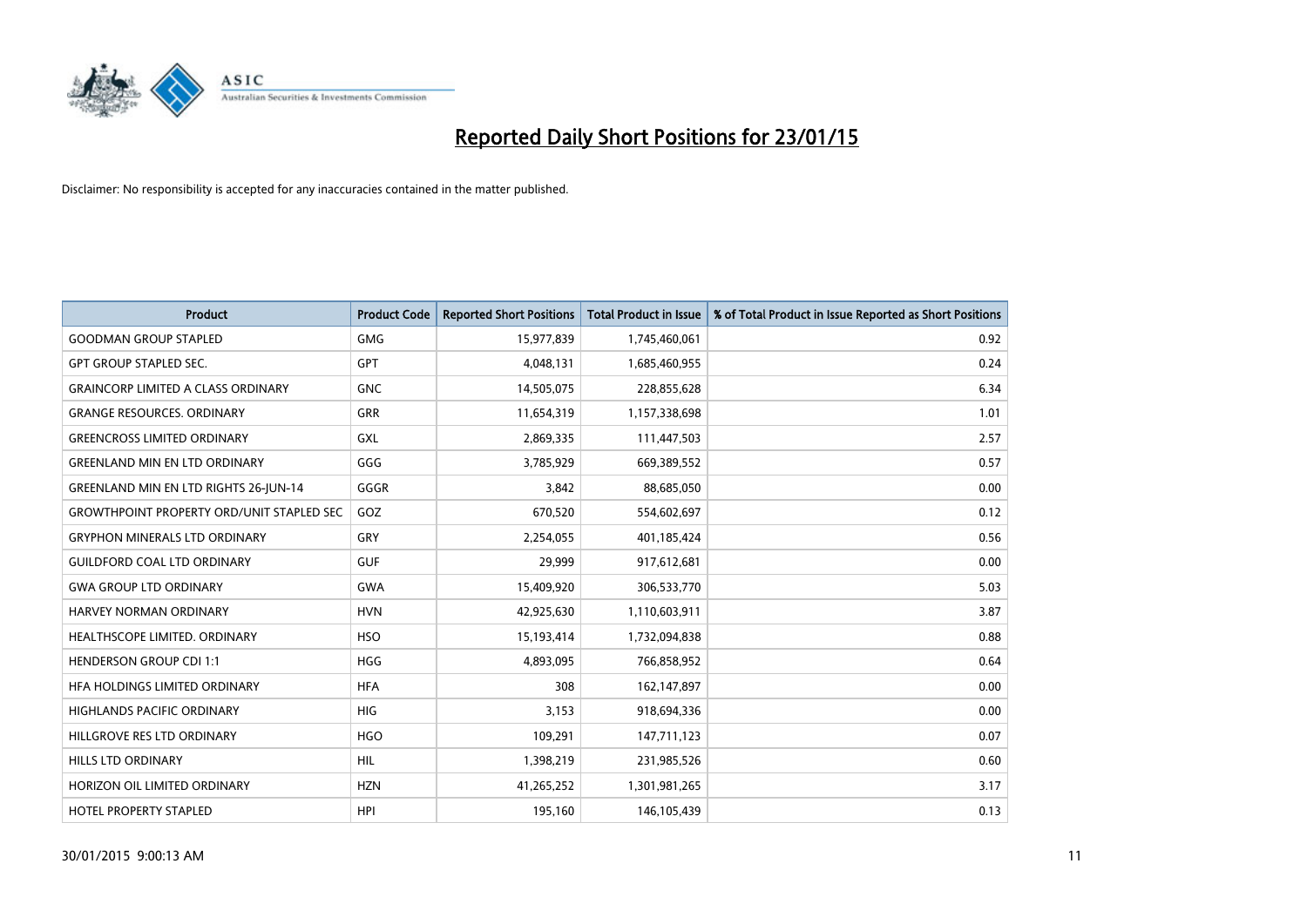

| <b>Product</b>                                | <b>Product Code</b> | <b>Reported Short Positions</b> | <b>Total Product in Issue</b> | % of Total Product in Issue Reported as Short Positions |
|-----------------------------------------------|---------------------|---------------------------------|-------------------------------|---------------------------------------------------------|
| <b>ICAR ASIA LTD ORDINARY</b>                 | ICQ                 | 410,364                         | 217,769,656                   | 0.19                                                    |
| <b>ICON ENERGY LIMITED ORDINARY</b>           | <b>ICN</b>          | 100,000                         | 618,717,503                   | 0.02                                                    |
| <b>IINET LIMITED ORDINARY</b>                 | <b>IIN</b>          | 5,027,905                       | 162,163,526                   | 3.10                                                    |
| ILUKA RESOURCES ORDINARY                      | ILU                 | 22,955,429                      | 418,700,517                   | 5.48                                                    |
| <b>IMDEX LIMITED ORDINARY</b>                 | <b>IMD</b>          | 1,435,543                       | 216,203,136                   | 0.66                                                    |
| IMF BENTHAM LTD ORDINARY                      | <b>IMF</b>          | 4,392,108                       | 166,580,957                   | 2.64                                                    |
| <b>INCITEC PIVOT ORDINARY</b>                 | IPL                 | 25,852,362                      | 1,675,621,466                 | 1.54                                                    |
| <b>INDEPENDENCE GROUP ORDINARY</b>            | <b>IGO</b>          | 1,827,068                       | 234,256,573                   | 0.78                                                    |
| INDOPHIL RESOURCES ORDINARY                   | <b>IRN</b>          | 3,986,780                       | 1,203,146,194                 | 0.33                                                    |
| <b>INDUSTRIA REIT STAPLED</b>                 | <b>IDR</b>          | 646,298                         | 125,000,001                   | 0.52                                                    |
| <b>INFIGEN ENERGY STAPLED SECURITIES</b>      | <b>IFN</b>          | 3,081,844                       | 767,887,581                   | 0.40                                                    |
| <b>INFOMEDIA LTD ORDINARY</b>                 | IFM                 | 740,939                         | 307,127,687                   | 0.24                                                    |
| <b>INGENIA GROUP STAPLED SECURITIES</b>       | <b>INA</b>          | 10,059,297                      | 878,851,910                   | 1.14                                                    |
| <b>INSURANCE AUSTRALIA ORDINARY</b>           | IAG                 | 10,323,483                      | 2,341,618,048                 | 0.44                                                    |
| <b>INTREPID MINES ORDINARY</b>                | <b>IAU</b>          | 623,434                         | 369,869,196                   | 0.17                                                    |
| <b>INVESTA OFFICE FUND STAPLED SECURITIES</b> | <b>IOF</b>          | 738,337                         | 614,047,458                   | 0.12                                                    |
| <b>INVOCARE LIMITED ORDINARY</b>              | <b>IVC</b>          | 4,323,567                       | 110,030,298                   | 3.93                                                    |
| <b>IOOF HOLDINGS LTD ORDINARY</b>             | IFL                 | 13,815,289                      | 300,133,752                   | 4.60                                                    |
| <b>IPH LIMITED ORDINARY</b>                   | <b>IPH</b>          | 566,666                         | 157,559,499                   | 0.36                                                    |
| <b>IPROPERTY GROUP LTD ORDINARY</b>           | <b>IPP</b>          | 2,673,743                       | 186,703,204                   | 1.43                                                    |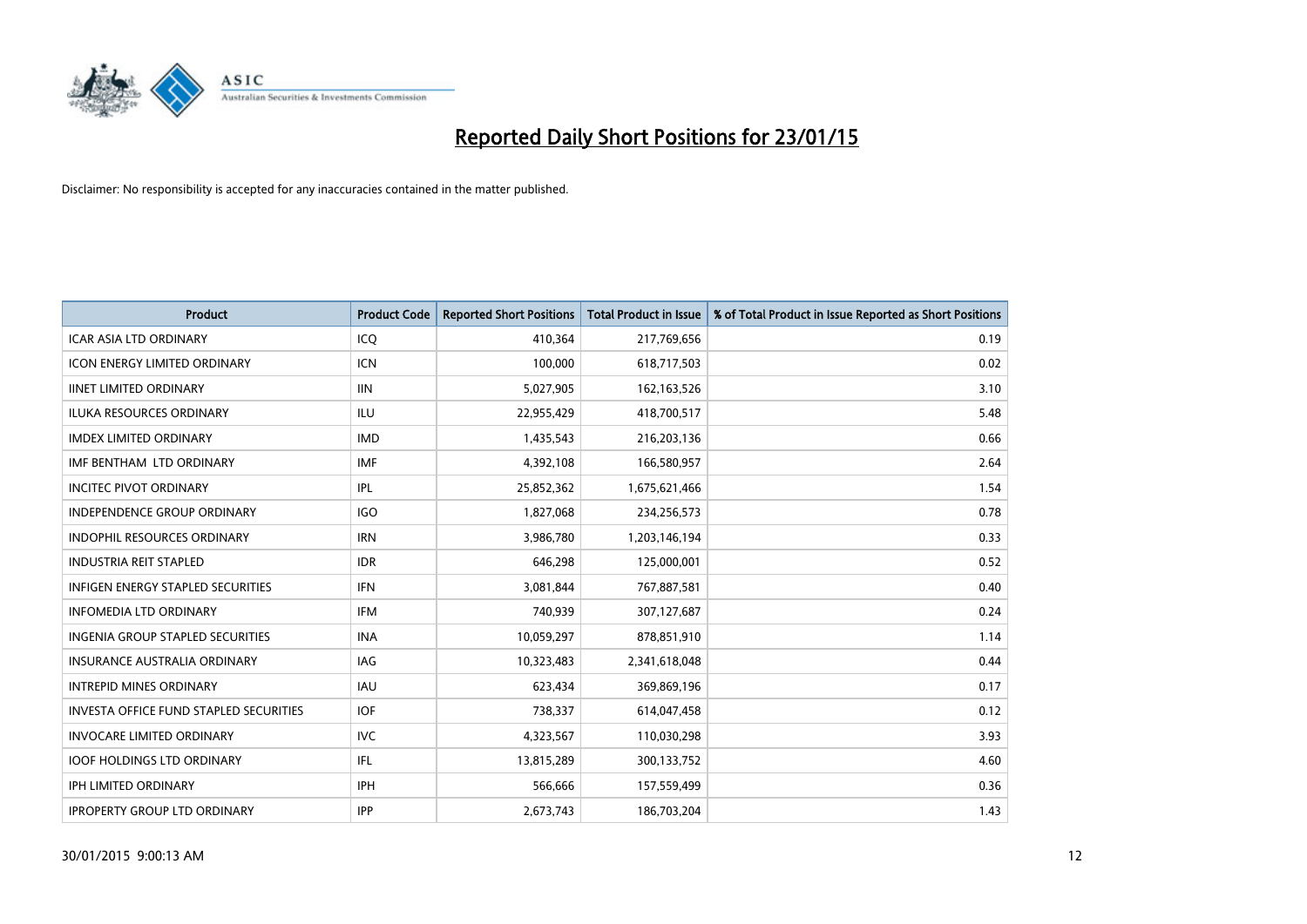

| <b>Product</b>                           | <b>Product Code</b> | <b>Reported Short Positions</b> | <b>Total Product in Issue</b> | % of Total Product in Issue Reported as Short Positions |
|------------------------------------------|---------------------|---------------------------------|-------------------------------|---------------------------------------------------------|
| <b>IRESS LIMITED ORDINARY</b>            | <b>IRE</b>          | 6,379,507                       | 159,097,319                   | 4.01                                                    |
| <b>ISELECT LTD ORDINARY</b>              | <b>ISU</b>          | 1,574,979                       | 261,489,894                   | 0.60                                                    |
| <b>ISENTIA GROUP LTD ORDINARY</b>        | <b>ISD</b>          | 465,693                         | 200,000,001                   | 0.23                                                    |
| <b>ISENTRIC LTD. ORDINARY</b>            | ICU                 | 39,829                          | 77,362,962                    | 0.05                                                    |
| JAMES HARDIE INDUST CHESS DEPOSITARY INT | <b>IHX</b>          | 10,237,026                      | 445,229,454                   | 2.30                                                    |
| <b>JAPARA HEALTHCARE LT ORDINARY</b>     | <b>IHC</b>          | 15,797,654                      | 263,046,592                   | 6.01                                                    |
| <b>JB HI-FI LIMITED ORDINARY</b>         | <b>JBH</b>          | 9,614,002                       | 98,950,309                    | 9.72                                                    |
| KAROON GAS AUSTRALIA ORDINARY            | <b>KAR</b>          | 21,078,515                      | 246,608,239                   | 8.55                                                    |
| KATHMANDU HOLD LTD ORDINARY              | <b>KMD</b>          | 6,081,905                       | 201,484,583                   | 3.02                                                    |
| <b>KBL MINING LIMITED ORDINARY</b>       | KBL                 | 1,820                           | 396,535,629                   | 0.00                                                    |
| KINGSGATE CONSOLID. ORDINARY             | <b>KCN</b>          | 20,082,836                      | 223,584,937                   | 8.98                                                    |
| KINGSROSE MINING LTD ORDINARY            | <b>KRM</b>          | 414,490                         | 358,611,493                   | 0.12                                                    |
| <b>KOGI IRON LTD ORDINARY</b>            | <b>KFE</b>          | 294,562                         | 376,669,836                   | 0.08                                                    |
| LEIGHTON HOLDINGS ORDINARY               | LEI                 | 6,053,668                       | 338,503,563                   | 1.79                                                    |
| LEND LEASE GROUP UNIT/ORD STAPLED        | LLC                 | 2,161,162                       | 579,596,726                   | 0.37                                                    |
| LIFESTYLE COMMUNIT. ORDINARY             | LIC                 | 25,000                          | 101,220,131                   | 0.02                                                    |
| LIQUEFIED NATURAL ORDINARY               | <b>LNG</b>          | 14,919,910                      | 462,643,201                   | 3.22                                                    |
| LOGICAMMS LIMITED ORDINARY               | <b>LCM</b>          | 16.920                          | 71,178,179                    | 0.02                                                    |
| LONESTAR RESO LTD ORDINARY               | LNR                 | 107,183                         | 752,187,211                   | 0.01                                                    |
| LYNAS CORPORATION ORDINARY               | LYC.                | 77,829,783                      | 3,370,956,016                 | 2.31                                                    |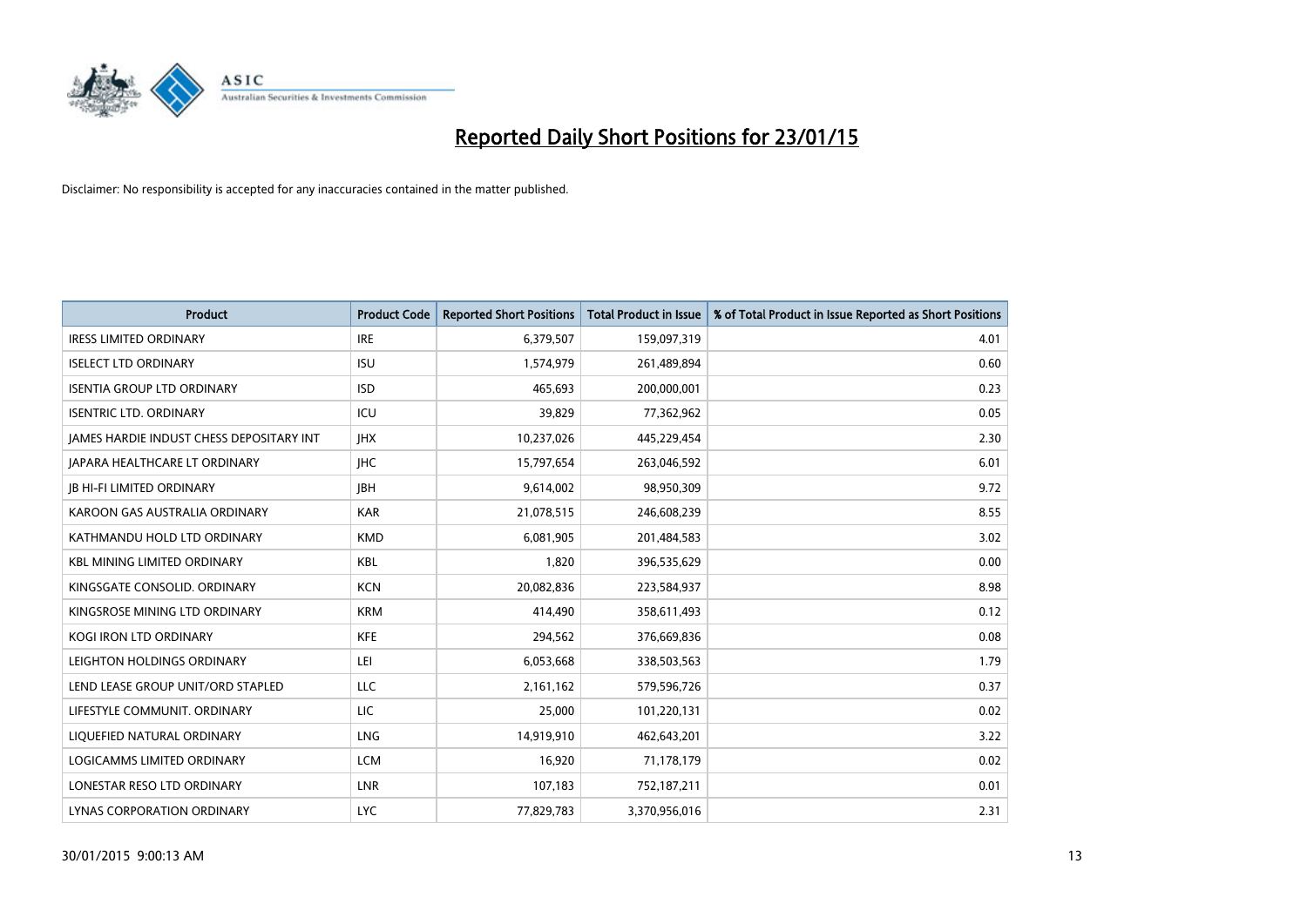

| <b>Product</b>                           | <b>Product Code</b> | <b>Reported Short Positions</b> | <b>Total Product in Issue</b> | % of Total Product in Issue Reported as Short Positions |
|------------------------------------------|---------------------|---------------------------------|-------------------------------|---------------------------------------------------------|
| <b>M2 GRP LTD ORDINARY</b>               | <b>MTU</b>          | 3,214,792                       | 181,905,060                   | 1.77                                                    |
| <b>MACA LIMITED ORDINARY</b>             | <b>MLD</b>          | 568,578                         | 232,676,373                   | 0.24                                                    |
| <b>MACMAHON HOLDINGS ORDINARY</b>        | <b>MAH</b>          | 808,478                         | 1,261,699,966                 | 0.06                                                    |
| MACO ATLAS ROADS GRP ORDINARY STAPLED    | <b>MQA</b>          | 11,951,431                      | 511,538,852                   | 2.34                                                    |
| MACOUARIE GROUP LTD NON-CUM CAPITAL NOTE | <b>MOGPA</b>        | 210                             | 6,000,000                     | 0.00                                                    |
| MACQUARIE GROUP LTD ORDINARY             | <b>MQG</b>          | 361,993                         | 324,342,024                   | 0.11                                                    |
| MAGELLAN FIN GRP LTD ORDINARY            | <b>MFG</b>          | 1,404,130                       | 159,818,691                   | 0.88                                                    |
| MANTRA GROUP LTD ORDINARY                | <b>MTR</b>          | 4,371,537                       | 249,471,229                   | 1.75                                                    |
| <b>MATRIX C &amp; E LTD ORDINARY</b>     | <b>MCE</b>          | 2,558,431                       | 94,555,428                    | 2.71                                                    |
| MAVERICK DRILLING ORDINARY               | <b>MAD</b>          | 1,073,180                       | 545,000,115                   | 0.20                                                    |
| MAXITRANS INDUSTRIES ORDINARY            | <b>MXI</b>          | 13,125                          | 185,075,653                   | 0.01                                                    |
| MAYNE PHARMA LTD ORDINARY                | <b>MYX</b>          | 16,617,802                      | 593,301,190                   | 2.80                                                    |
| MCMILLAN SHAKESPEARE ORDINARY            | <b>MMS</b>          | 858,947                         | 77,525,801                    | 1.11                                                    |
| MCPHERSON'S LTD ORDINARY                 | <b>MCP</b>          | 10,001                          | 96,684,407                    | 0.01                                                    |
| MEDIBANK PRIVATE LTD ORDINARY            | <b>MPL</b>          | 29,669,633                      | 2,754,003,240                 | 1.08                                                    |
| MEDUSA MINING LTD ORDINARY               | <b>MML</b>          | 10,770,867                      | 207,794,301                   | 5.18                                                    |
| MELBOURNE IT LIMITED ORDINARY            | <b>MLB</b>          | 1,000                           | 92,944,392                    | 0.00                                                    |
| MEO AUSTRALIA LTD ORDINARY               | <b>MEO</b>          | 411,000                         | 750,488,387                   | 0.05                                                    |
| MERIDIAN ENERGY INSTALMENT RECEIPTS      | <b>MEZCA</b>        | 200,000                         | 1,255,413,626                 | 0.02                                                    |
| MESOBLAST LIMITED ORDINARY               | <b>MSB</b>          | 21,962,215                      | 324,201,029                   | 6.77                                                    |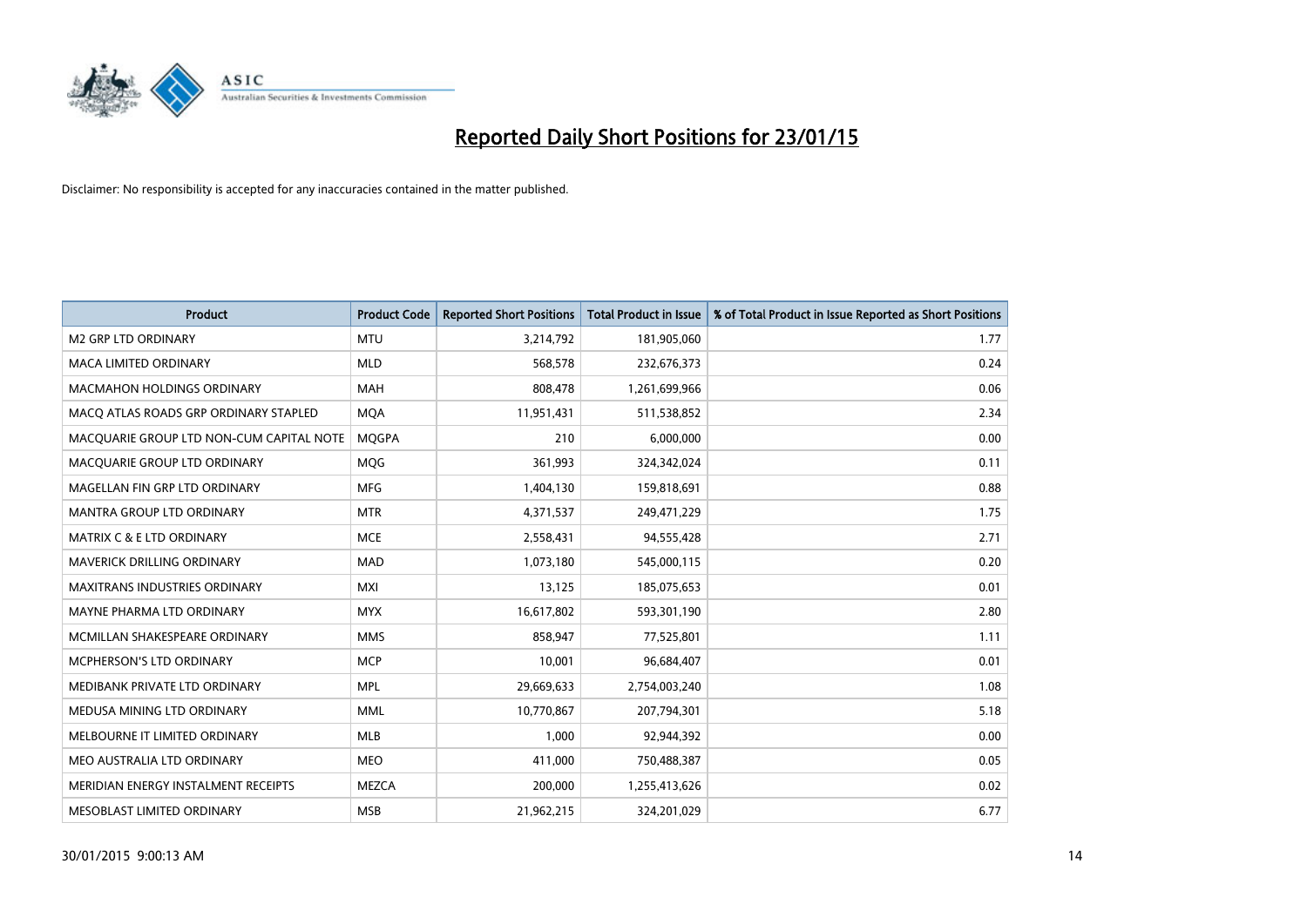

| <b>Product</b>                    | <b>Product Code</b> | <b>Reported Short Positions</b> | <b>Total Product in Issue</b> | % of Total Product in Issue Reported as Short Positions |
|-----------------------------------|---------------------|---------------------------------|-------------------------------|---------------------------------------------------------|
| METALS X LIMITED ORDINARY         | <b>MLX</b>          | 321,348                         | 416,010,939                   | 0.08                                                    |
| METCASH LIMITED ORDINARY          | <b>MTS</b>          | 111,568,792                     | 928,357,876                   | 12.02                                                   |
| METMINCO LIMITED ORDINARY         | <b>MNC</b>          | 32,000                          | 1,855,516,023                 | 0.00                                                    |
| MIGHTY RIVER POWER ORDINARY       | <b>MYT</b>          | 1,756,960                       | 1,400,012,517                 | 0.13                                                    |
| MINCOR RESOURCES NL ORDINARY      | <b>MCR</b>          | 5,775                           | 188,208,274                   | 0.00                                                    |
| MINERAL DEPOSITS ORDINARY         | <b>MDL</b>          | 917,464                         | 103,676,341                   | 0.88                                                    |
| MINERAL RESOURCES, ORDINARY       | <b>MIN</b>          | 16,090,191                      | 187,270,274                   | 8.59                                                    |
| MINT PAYMENTS LTD ORDINARY        | <b>MNW</b>          | 27,180                          | 470,635,552                   | 0.01                                                    |
| MIRABELA NICKEL LTD ORDINARY      | <b>MBN</b>          | 2,012,293                       | 929,710,216                   | 0.22                                                    |
| MIRVAC GROUP STAPLED SECURITIES   | <b>MGR</b>          | 11,032,059                      | 3,697,197,370                 | 0.30                                                    |
| MMAOFFSHOR ORDINARY               | <b>MRM</b>          | 25,458,825                      | 368,666,221                   | 6.91                                                    |
| MOLOPO ENERGY LTD ORDINARY        | <b>MPO</b>          | 30,833                          | 248,705,730                   | 0.01                                                    |
| MONADELPHOUS GROUP ORDINARY       | <b>MND</b>          | 7,025,971                       | 92,998,380                    | 7.55                                                    |
| MONASH IVF GROUP LTD ORDINARY     | <b>MVF</b>          | 740,488                         | 231,081,089                   | 0.32                                                    |
| MORTGAGE CHOICE LTD ORDINARY      | <b>MOC</b>          | 30,268                          | 124,216,248                   | 0.02                                                    |
| <b>MOUNT GIBSON IRON ORDINARY</b> | MGX                 | 84,025,838                      | 1,090,805,085                 | 7.70                                                    |
| MULTIPLEX SITES SITES             | <b>MXUPA</b>        | 2,133                           | 4,500,000                     | 0.05                                                    |
| MYER HOLDINGS LTD ORDINARY        | <b>MYR</b>          | 105,323,243                     | 585,689,551                   | 17.98                                                   |
| <b>MYSTATE LIMITED ORDINARY</b>   | <b>MYS</b>          | 3,588                           | 87,283,417                    | 0.00                                                    |
| NANOSONICS LIMITED ORDINARY       | <b>NAN</b>          | 2,526,006                       | 264,362,826                   | 0.96                                                    |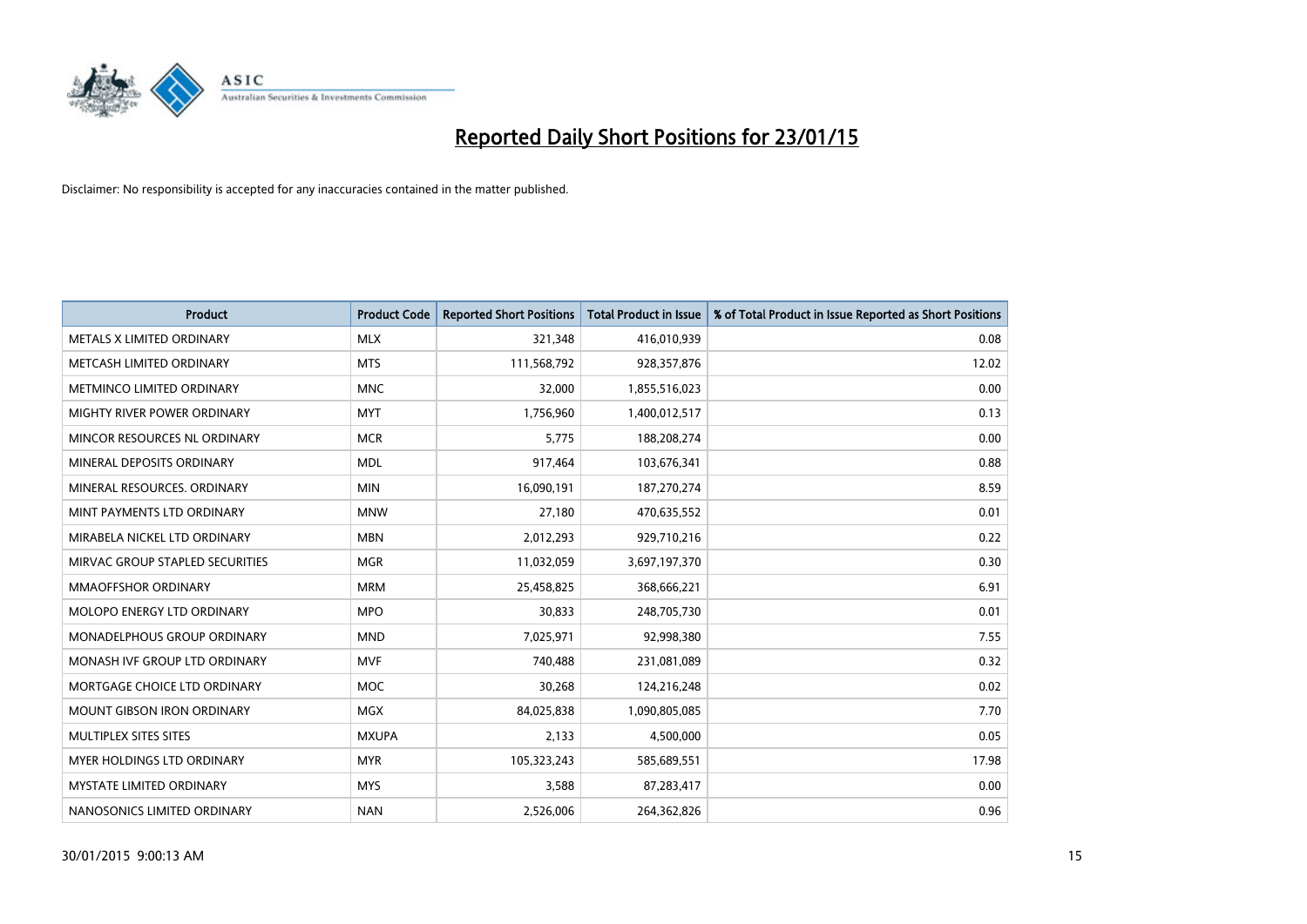

| <b>Product</b>                         | <b>Product Code</b> | <b>Reported Short Positions</b> | Total Product in Issue | % of Total Product in Issue Reported as Short Positions |
|----------------------------------------|---------------------|---------------------------------|------------------------|---------------------------------------------------------|
| NATIONAL AUST. BANK ORDINARY           | <b>NAB</b>          | 16,356,195                      | 2,419,353,823          | 0.68                                                    |
| NATIONAL STORAGE STAPLED               | <b>NSR</b>          | 1,122,380                       | 295,631,660            | 0.38                                                    |
| NAVITAS LIMITED ORDINARY               | <b>NVT</b>          | 3,556,672                       | 376,037,813            | 0.95                                                    |
| NEARMAP LTD ORDINARY                   | <b>NEA</b>          | 2,170,718                       | 348,196,101            | 0.62                                                    |
| NEOMETALS LTD ORDINARY                 | <b>NMT</b>          | 1,015                           | 499,453,895            | 0.00                                                    |
| NEON ENERGY LIMITED ORDINARY           | <b>NEN</b>          | 13,245                          | 553,037,848            | 0.00                                                    |
| NEW HOPE CORPORATION ORDINARY          | <b>NHC</b>          | 1,319,881                       | 830,999,449            | 0.16                                                    |
| NEWCREST MINING ORDINARY               | <b>NCM</b>          | 7,164,089                       | 766,510,971            | 0.93                                                    |
| NEWS CORP A NON-VOTING CDI             | <b>NWSLV</b>        | 34,918                          | 2,617,304              | 1.33                                                    |
| NEWS CORP B VOTING CDI                 | <b>NWS</b>          | 2,228,718                       | 38,302,911             | 5.82                                                    |
| NEWSAT LIMITED ORDINARY                | <b>NWT</b>          | 6,406,326                       | 643,574,841            | 1.00                                                    |
| NEXTDC LIMITED ORDINARY                | <b>NXT</b>          | 18,077,820                      | 193,154,486            | 9.36                                                    |
| NEXUS ENERGY LIMITED ORDINARY          | <b>NXS</b>          | 58,176                          | 1,330,219,459          | 0.00                                                    |
| NIB HOLDINGS LIMITED ORDINARY          | <b>NHF</b>          | 161,868                         | 439,004,182            | 0.04                                                    |
| NINE ENTERTAINMENT ORDINARY            | <b>NEC</b>          | 19,793,106                      | 940,295,023            | 2.10                                                    |
| NOBLE MINERAL RES ORDINARY             | <b>NMG</b>          | 2,365,726                       | 666,397,952            | 0.36                                                    |
| NORTHERN IRON LTD ORDINARY             | <b>NFE</b>          | 11,392                          | 484,405,314            | 0.00                                                    |
| NORTHERN STAR ORDINARY                 | <b>NST</b>          | 14,210,991                      | 592,256,718            | 2.40                                                    |
| NOVION PROPERTY GRP STAPLED SECURITIES | <b>NVN</b>          | 26,341,967                      | 3,050,627,717          | 0.86                                                    |
| NRW HOLDINGS LIMITED ORDINARY          | <b>NWH</b>          | 16,194,820                      | 278,888,011            | 5.81                                                    |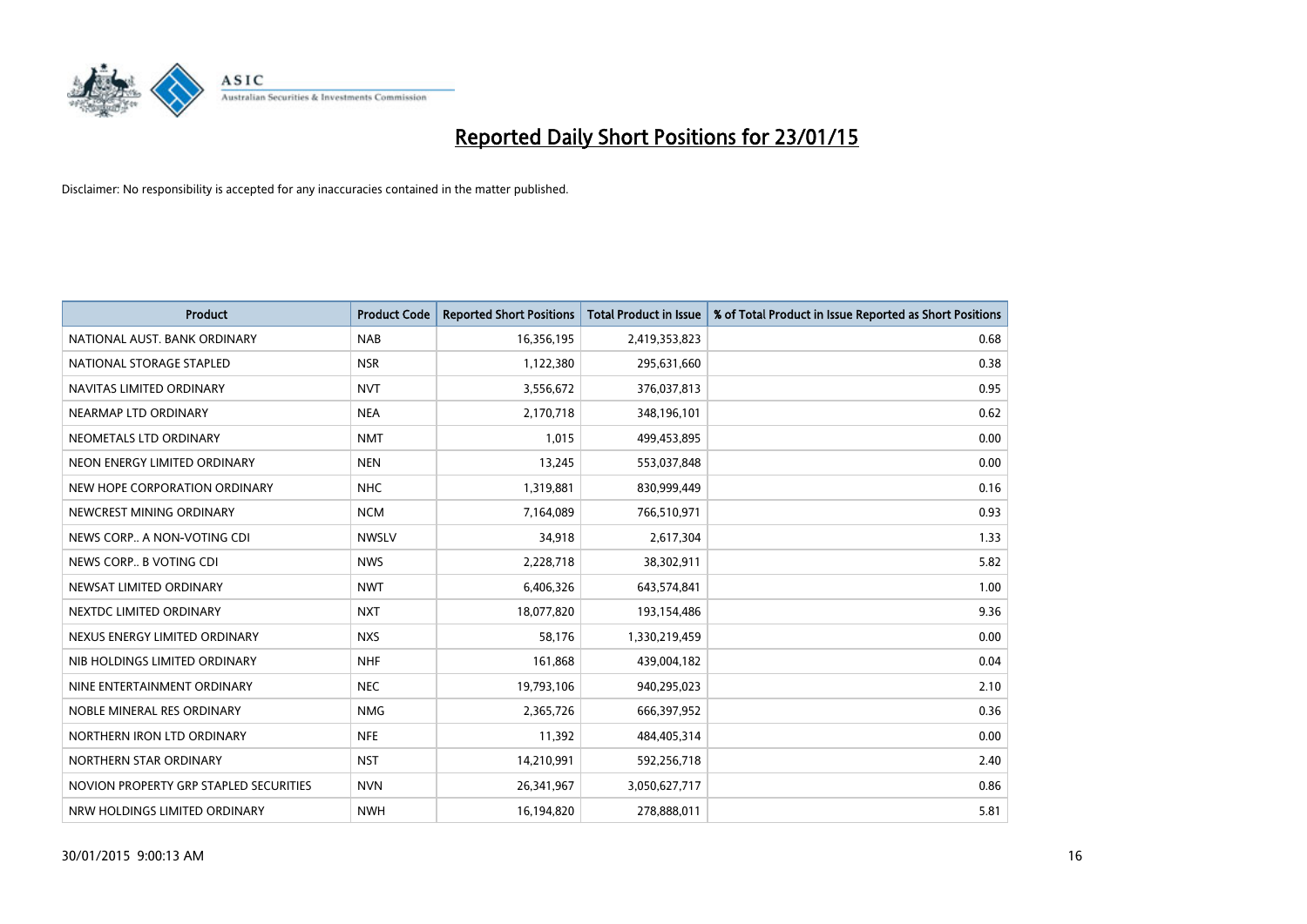

| <b>Product</b>                        | <b>Product Code</b> | <b>Reported Short Positions</b> | <b>Total Product in Issue</b> | % of Total Product in Issue Reported as Short Positions |
|---------------------------------------|---------------------|---------------------------------|-------------------------------|---------------------------------------------------------|
| NUFARM LIMITED ORDINARY               | <b>NUF</b>          | 7,060,208                       | 264,948,132                   | 2.66                                                    |
| NUPLEX INDUSTRIES ORDINARY            | <b>NPX</b>          | 1,000                           | 198,125,827                   | 0.00                                                    |
| OCEANAGOLD CORP. CHESS DEPOSITARY INT | OGC                 | 482,127                         | 301,520,186                   | 0.16                                                    |
| OIL SEARCH LTD ORDINARY               | OSH                 | 23,904,593                      | 1,522,692,587                 | 1.57                                                    |
| OM HOLDINGS LIMITED ORDINARY          | <b>OMH</b>          | 58,082                          | 733,423,337                   | 0.01                                                    |
| OOH!MEDIA LIMITED ORDINARY            | <b>OML</b>          | 617,955                         | 149,882,534                   | 0.41                                                    |
| ORICA LIMITED ORDINARY                | ORI                 | 24,757,158                      | 372,743,291                   | 6.64                                                    |
| ORIGIN ENERGY ORDINARY                | <b>ORG</b>          | 11,525,021                      | 1,106,310,149                 | 1.04                                                    |
| OROCOBRE LIMITED ORDINARY             | <b>ORE</b>          | 3,089,173                       | 132,041,911                   | 2.34                                                    |
| ORORA LIMITED ORDINARY                | <b>ORA</b>          | 2,038,333                       | 1,206,684,923                 | 0.17                                                    |
| OROTONGROUP LIMITED ORDINARY          | ORL                 | 79,117                          | 40,880,902                    | 0.19                                                    |
| OZ MINERALS ORDINARY                  | OZL                 | 6,025,092                       | 303,470,022                   | 1.99                                                    |
| OZFOREX GROUP LTD ORDINARY            | <b>OFX</b>          | 8,440,591                       | 240,000,000                   | 3.52                                                    |
| <b>PACIFIC BRANDS ORDINARY</b>        | <b>PBG</b>          | 85,217,316                      | 917,226,291                   | 9.29                                                    |
| PACT GROUP HLDGS LTD ORDINARY         | PGH                 | 1,763,028                       | 294,145,019                   | 0.60                                                    |
| PALADIN ENERGY LTD ORDINARY           | <b>PDN</b>          | 85,304,521                      | 1,666,927,668                 | 5.12                                                    |
| PANAUST LIMITED ORDINARY              | <b>PNA</b>          | 2,911,669                       | 637,071,326                   | 0.46                                                    |
| PANORAMIC RESOURCES ORDINARY          | PAN                 | 1,338,229                       | 322,275,824                   | 0.42                                                    |
| PANTERRA GOLD LTD ORDINARY            | PGI                 | $\mathbf{1}$                    | 847,615,609                   | 0.00                                                    |
| PAPERLINX LIMITED ORDINARY            | <b>PPX</b>          | 57,743                          | 665, 181, 261                 | 0.01                                                    |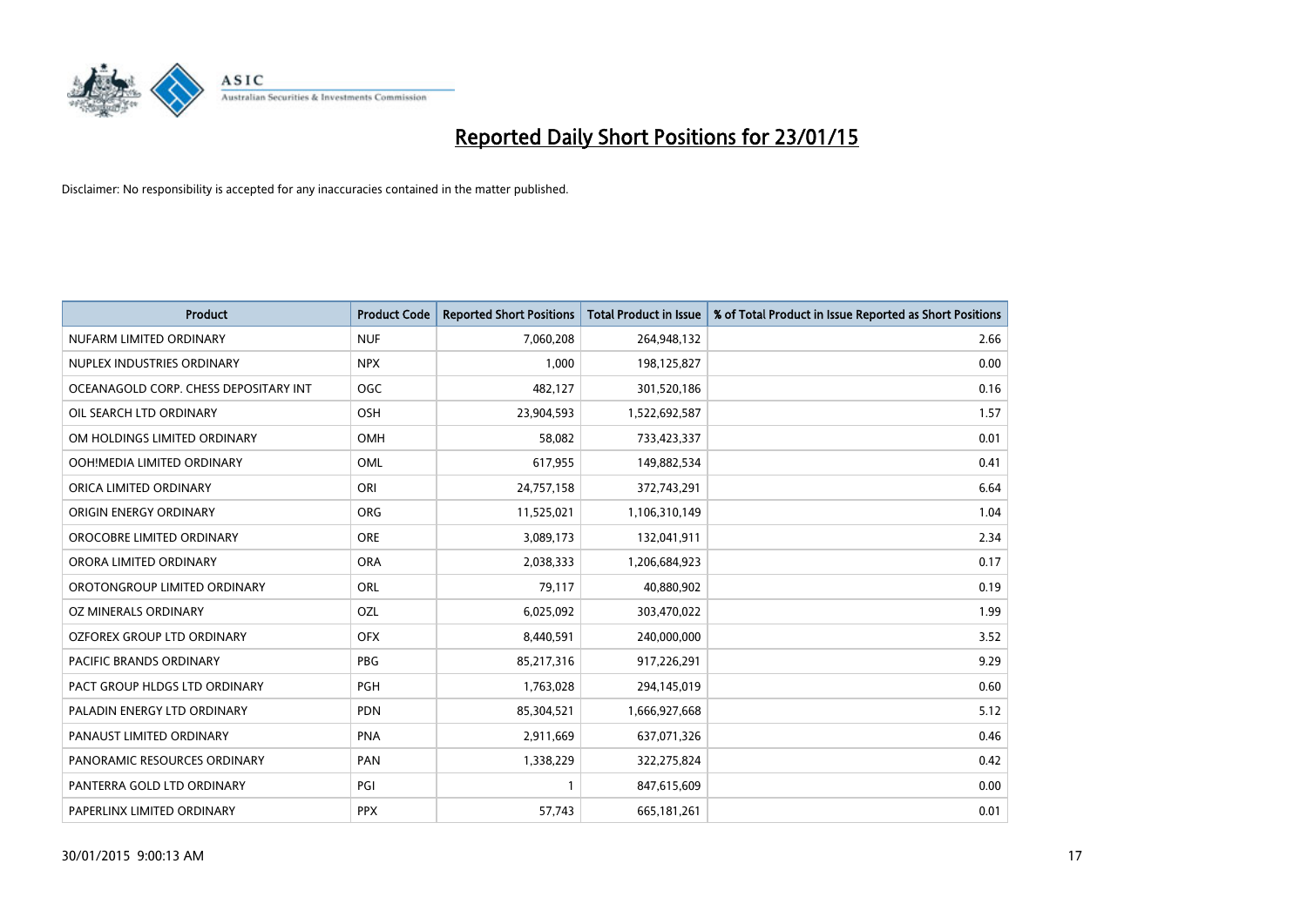

| <b>Product</b>                 | <b>Product Code</b> | <b>Reported Short Positions</b> | <b>Total Product in Issue</b> | % of Total Product in Issue Reported as Short Positions |
|--------------------------------|---------------------|---------------------------------|-------------------------------|---------------------------------------------------------|
| PATTIES FOODS LTD ORDINARY     | PFL                 | 8.578                           | 139,234,153                   | 0.01                                                    |
| PEET LIMITED ORDINARY          | PPC                 | 58,595                          | 484,853,684                   | 0.01                                                    |
| PERPETUAL LIMITED ORDINARY     | PPT                 | 1,199,245                       | 46,574,426                    | 2.57                                                    |
| PERSEUS MINING LTD ORDINARY    | PRU                 | 18,356,785                      | 526,656,401                   | 3.49                                                    |
| PHARMAXIS LTD ORDINARY         | <b>PXS</b>          | 8,777                           | 310,621,349                   | 0.00                                                    |
| PHOSPHAGENICS LTD. ORDINARY    | POH                 | 250,000                         | 1,261,965,957                 | 0.02                                                    |
| PLATINUM ASSET ORDINARY        | <b>PTM</b>          | 1,505,456                       | 581,895,380                   | 0.26                                                    |
| PLATINUM AUSTRALIA ORDINARY    | <b>PLA</b>          | 836,127                         | 504,968,043                   | 0.17                                                    |
| PLATINUM CAPITAL LTD ORDINARY  | <b>PMC</b>          | 1.742                           | 232,190,254                   | 0.00                                                    |
| PM CAPITAL FUND ORDINARY       | <b>PGF</b>          | 14,650                          | 174,693,926                   | 0.01                                                    |
| PMP LIMITED ORDINARY           | <b>PMP</b>          | 27,581                          | 323,781,124                   | 0.01                                                    |
| POSEIDON NICK LTD ORDINARY     | POS                 | 1,903,830                       | 683,588,322                   | 0.28                                                    |
| PRANA BIOTECHNOLOGY ORDINARY   | PBT                 | 2,612,332                       | 488,936,960                   | 0.53                                                    |
| PREMIER INVESTMENTS ORDINARY   | <b>PMV</b>          | 1,015,268                       | 155,900,075                   | 0.65                                                    |
| PRIMARY HEALTH CARE ORDINARY   | <b>PRY</b>          | 36,890,712                      | 512,130,550                   | 7.20                                                    |
| PRIME MEDIA GRP LTD ORDINARY   | PRT                 | 1,138,814                       | 366,330,303                   | 0.31                                                    |
| PROGRAMMED ORDINARY            | <b>PRG</b>          | 270,359                         | 118,651,911                   | 0.23                                                    |
| PROMESA LIMITED ORDINARY       | <b>PRA</b>          | 1,848,713                       | 384,412,465                   | 0.48                                                    |
| PURA VIDA ENERGY NL ORDINARY   | <b>PVD</b>          | 224,768                         | 132,730,698                   | 0.17                                                    |
| <b>QANTAS AIRWAYS ORDINARY</b> | QAN                 | 1,445,279                       | 2,196,330,250                 | 0.07                                                    |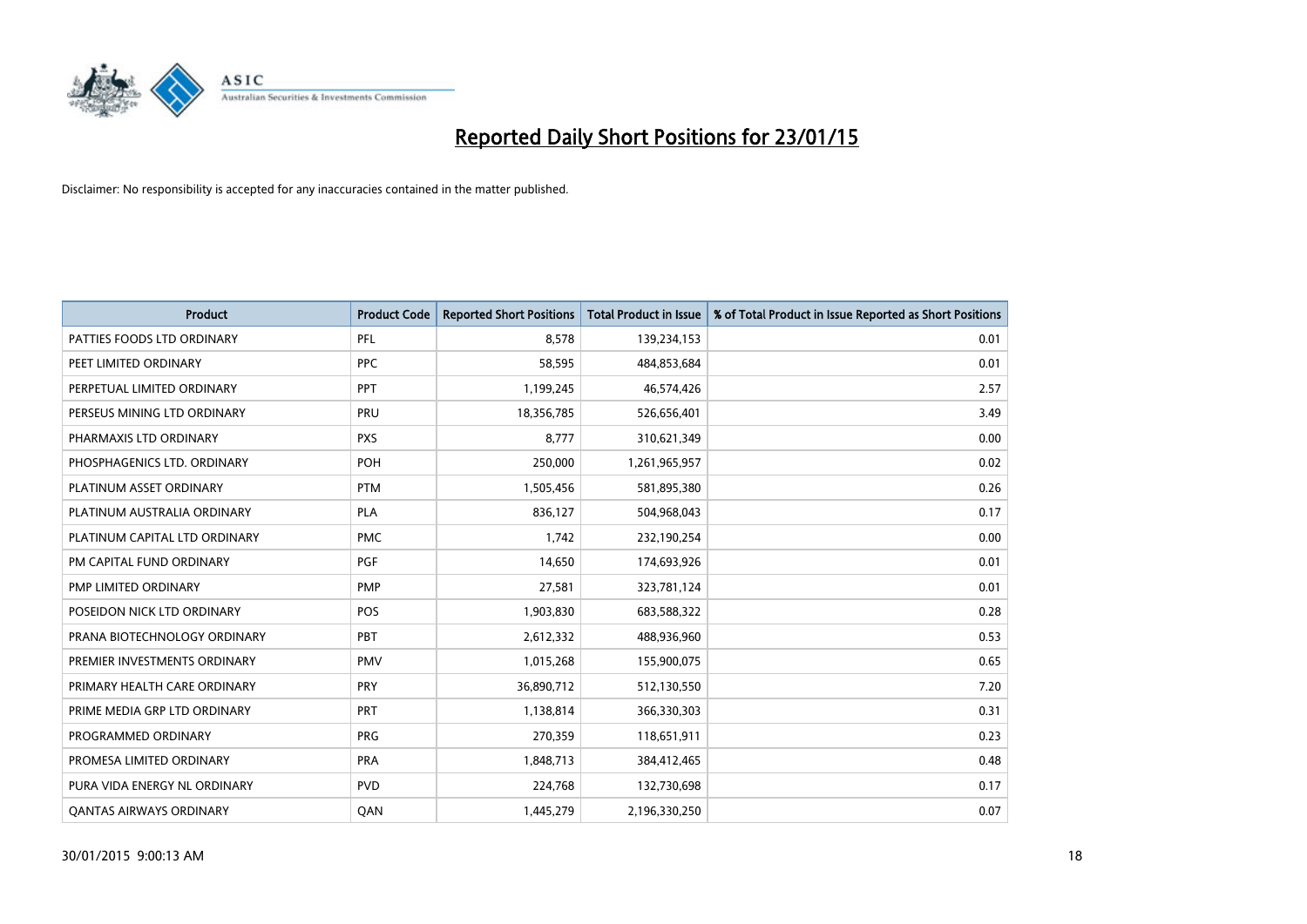

| <b>Product</b>                      | <b>Product Code</b> | <b>Reported Short Positions</b> | Total Product in Issue | % of Total Product in Issue Reported as Short Positions |
|-------------------------------------|---------------------|---------------------------------|------------------------|---------------------------------------------------------|
| OBE INSURANCE GROUP ORDINARY        | <b>OBE</b>          | 16,063,347                      | 1,364,945,301          | 1.18                                                    |
| <b>QUBE HOLDINGS LTD ORDINARY</b>   | QUB                 | 3,763,947                       | 1,054,428,076          | 0.36                                                    |
| RAMSAY HEALTH CARE ORDINARY         | <b>RHC</b>          | 533,553                         | 202,081,252            | 0.26                                                    |
| <b>RCG CORPORATION LTD ORDINARY</b> | <b>RCG</b>          | 292,391                         | 268,408,625            | 0.11                                                    |
| <b>RCR TOMLINSON ORDINARY</b>       | <b>RCR</b>          | 861,894                         | 139,000,806            | 0.62                                                    |
| <b>REA GROUP ORDINARY</b>           | <b>REA</b>          | 2,292,504                       | 131,714,699            | 1.74                                                    |
| RECALL HOLDINGS LTD ORDINARY        | <b>REC</b>          | 625,423                         | 313,674,711            | 0.20                                                    |
| <b>RECKON LIMITED ORDINARY</b>      | <b>RKN</b>          | 1,468,635                       | 112,084,762            | 1.31                                                    |
| <b>RED 5 LIMITED ORDINARY</b>       | <b>RED</b>          | 174,740                         | 759,451,008            | 0.02                                                    |
| <b>RED FORK ENERGY ORDINARY</b>     | <b>RFE</b>          | 112,160                         | 501,051,719            | 0.02                                                    |
| REDBANK ENERGY LTD ORDINARY         | <b>AEI</b>          | 13                              | 786,287                | 0.00                                                    |
| REGIONAL EXPRESS ORDINARY           | <b>REX</b>          | 40.114                          | 110,154,375            | 0.04                                                    |
| REGIS HEALTHCARE LTD ORDINARY       | <b>REG</b>          | 1,214,882                       | 300,345,797            | 0.40                                                    |
| <b>REGIS RESOURCES ORDINARY</b>     | <b>RRL</b>          | 39,660,004                      | 499,781,595            | 7.94                                                    |
| RESMED INC CDI 10:1                 | <b>RMD</b>          | 16,699,615                      | 1,397,522,030          | 1.19                                                    |
| <b>RESOLUTE MINING ORDINARY</b>     | <b>RSG</b>          | 4,592,080                       | 641,189,223            | 0.72                                                    |
| RESOURCE GENERATION ORDINARY        | <b>RES</b>          | 1,220                           | 581,380,338            | 0.00                                                    |
| RETAIL FOOD GROUP ORDINARY          | <b>RFG</b>          | 4,688,852                       | 159,386,728            | 2.94                                                    |
| REX MINERALS LIMITED ORDINARY       | <b>RXM</b>          | 851,602                         | 220,519,784            | 0.39                                                    |
| RIO TINTO LIMITED ORDINARY          | <b>RIO</b>          | 4,617,783                       | 435,758,720            | 1.06                                                    |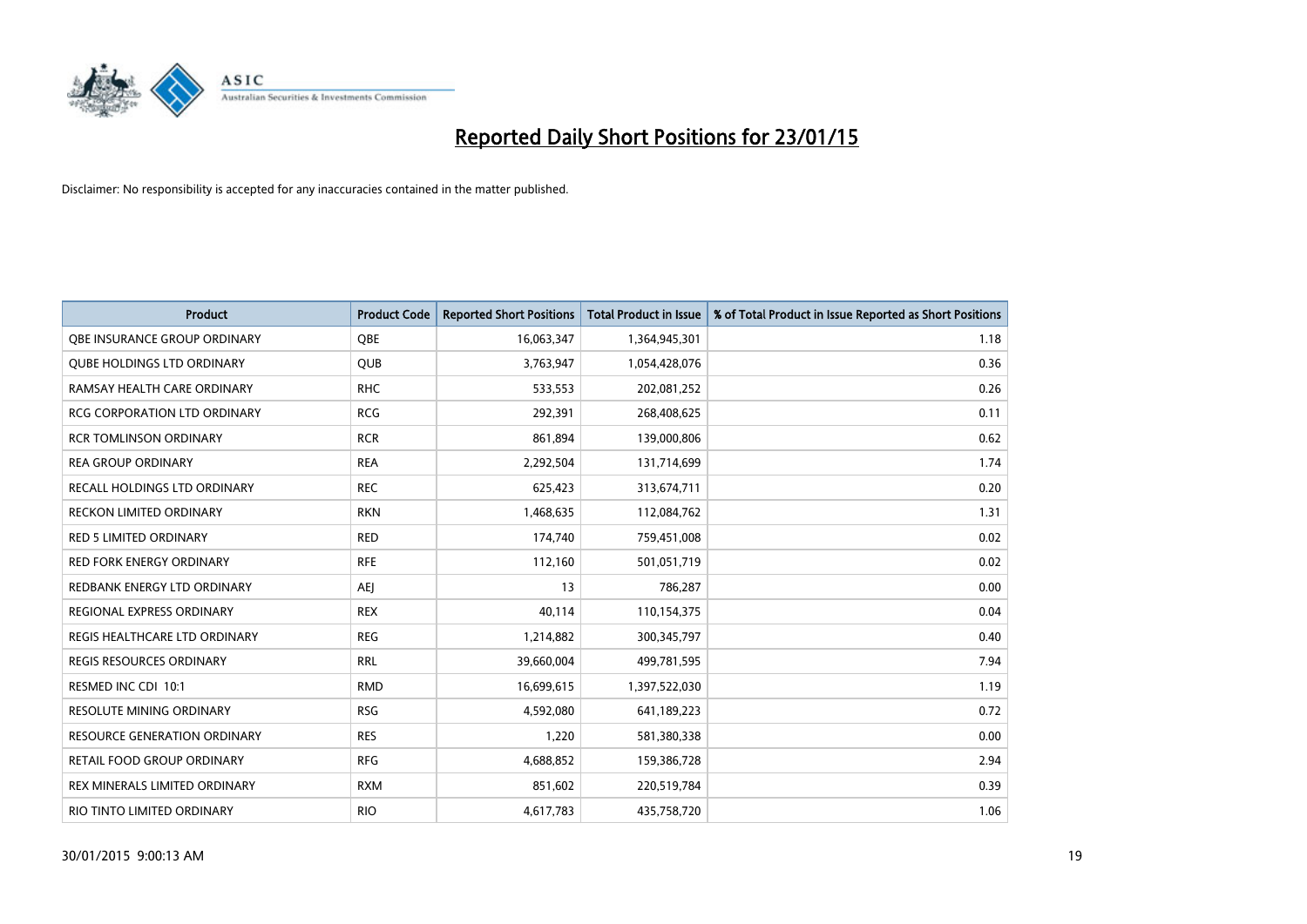

| <b>Product</b>                               | <b>Product Code</b> | <b>Reported Short Positions</b> | <b>Total Product in Issue</b> | % of Total Product in Issue Reported as Short Positions |
|----------------------------------------------|---------------------|---------------------------------|-------------------------------|---------------------------------------------------------|
| <b>RNY PROPERTY TRUST UNITS</b>              | <b>RNY</b>          | 37,000                          | 263,413,889                   | 0.01                                                    |
| ROC OIL COMPANY ORDINARY                     | <b>ROC</b>          | 338,957                         | 687,618,400                   | 0.05                                                    |
| ROX RESOURCES ORDINARY                       | <b>RXL</b>          | 5,523,255                       | 849,673,095                   | 0.65                                                    |
| ROYAL WOLF HOLDINGS ORDINARY                 | <b>RWH</b>          | 191,790                         | 100,387,052                   | 0.19                                                    |
| SAI GLOBAL LIMITED ORDINARY                  | SAI                 | 740,125                         | 211,761,727                   | 0.35                                                    |
| SALMAT LIMITED ORDINARY                      | <b>SLM</b>          | 101,761                         | 159,812,799                   | 0.06                                                    |
| SANDFIRE RESOURCES ORDINARY                  | <b>SFR</b>          | 3,322,318                       | 155,950,968                   | 2.13                                                    |
| SANTOS LTD ORDINARY                          | <b>STO</b>          | 15,744,102                      | 982,307,550                   | 1.60                                                    |
| SARACEN MINERAL ORDINARY                     | SAR                 | 3,954,727                       | 792,784,738                   | 0.50                                                    |
| <b>SCA PROPERTY GROUP STAPLED SECURITIES</b> | <b>SCP</b>          | 23,591,374                      | 648,628,320                   | 3.64                                                    |
| <b>SCENTRE GRP STAPLED</b>                   | SCG                 | 18,988,610                      | 5,324,296,678                 | 0.36                                                    |
| SEDGMAN LIMITED ORDINARY                     | <b>SDM</b>          | 1,128,550                       | 227,059,277                   | 0.50                                                    |
| SEEK LIMITED ORDINARY                        | <b>SEK</b>          | 9,415,125                       | 342,622,917                   | 2.75                                                    |
| SELECT HARVESTS ORDINARY                     | <b>SHV</b>          | 1,151,549                       | 70,940,874                    | 1.62                                                    |
| SENEX ENERGY LIMITED ORDINARY                | <b>SXY</b>          | 95,053,750                      | 1,149,657,377                 | 8.27                                                    |
| SERVICE STREAM ORDINARY                      | SSM                 | 30                              | 386,389,873                   | 0.00                                                    |
| SEVEN GROUP HOLDINGS ORDINARY                | <b>SVW</b>          | 9,445,591                       | 296,260,281                   | 3.19                                                    |
| SEVEN WEST MEDIA LTD ORDINARY                | SWM                 | 11,927,311                      | 999,160,872                   | 1.19                                                    |
| SEYMOUR WHYTE LTD ORDINARY                   | SWL                 | 56,219                          | 87,647,595                    | 0.06                                                    |
| SG FLEET GROUP LTD ORDINARY                  | SGF                 | 504,684                         | 242,691,826                   | 0.21                                                    |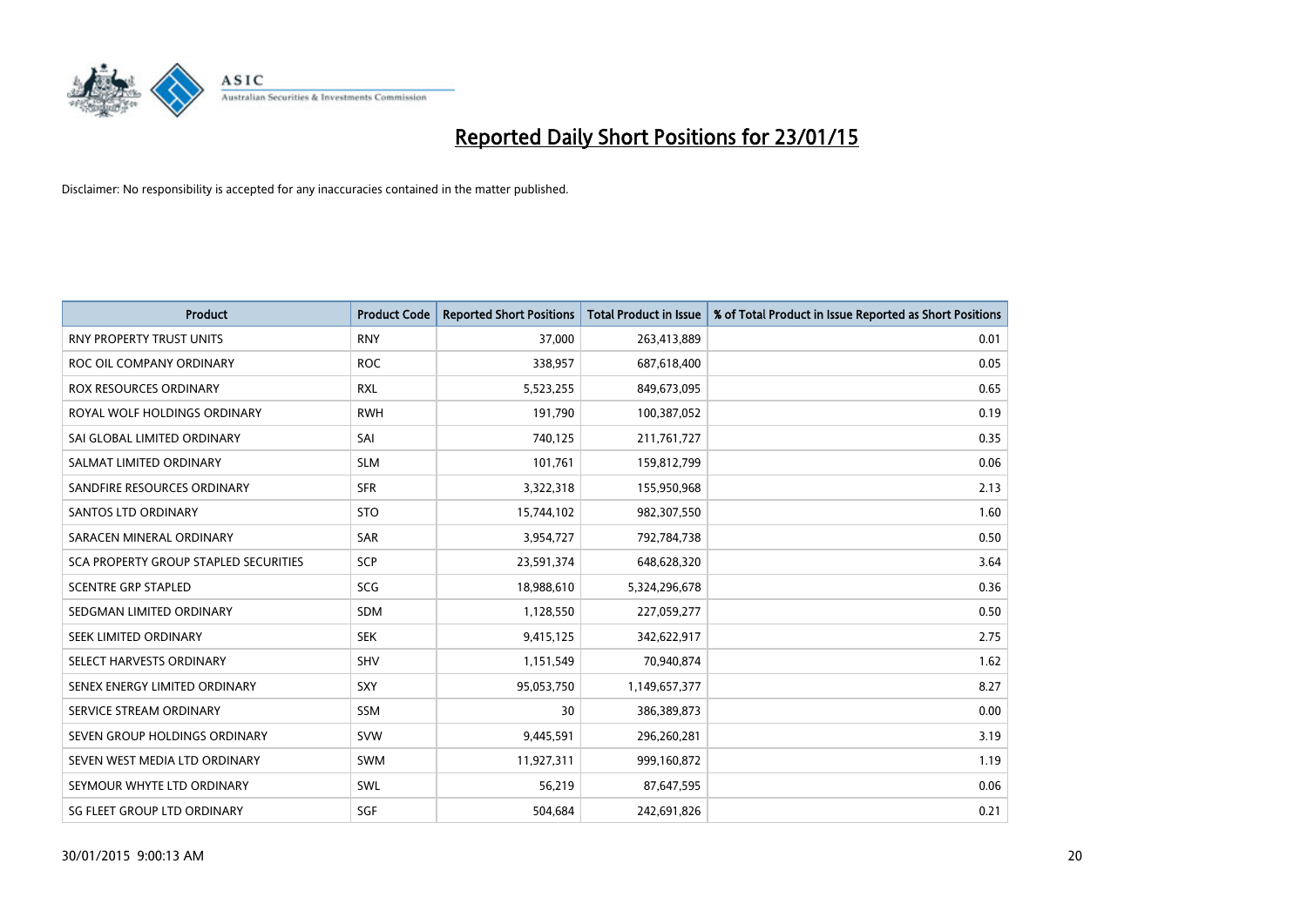

| Product                                  | <b>Product Code</b> | <b>Reported Short Positions</b> | <b>Total Product in Issue</b> | % of Total Product in Issue Reported as Short Positions |
|------------------------------------------|---------------------|---------------------------------|-------------------------------|---------------------------------------------------------|
| SHINE CORPORATE ORDINARY                 | <b>SHI</b>          | 58,250                          | 172,400,081                   | 0.03                                                    |
| SIGMA PHARMACEUTICAL ORDINARY            | <b>SIP</b>          | 21,805,854                      | 1,108,086,575                 | 1.97                                                    |
| SILEX SYSTEMS ORDINARY                   | <b>SLX</b>          | 7,189,583                       | 170,467,339                   | 4.22                                                    |
| SILVER CHEF LIMITED ORDINARY             | SIV                 | 12,760                          | 29,640,865                    | 0.04                                                    |
| SILVER LAKE RESOURCE ORDINARY            | <b>SLR</b>          | 19,236,091                      | 503,233,971                   | 3.82                                                    |
| SIMONDS GRP LTD ORDINARY                 | <b>SIO</b>          | 656,557                         | 151,412,268                   | 0.43                                                    |
| SIMS METAL MGMT LTD ORDINARY             | <b>SGM</b>          | 17,025,500                      | 204,696,717                   | 8.32                                                    |
| SINGAPORE TELECOMM. CHESS DEPOSITARY INT | <b>SGT</b>          | 2,706,775                       | 123,654,879                   | 2.19                                                    |
| SINO GAS ENERGY ORDINARY                 | <b>SEH</b>          | 11,861,336                      | 1,544,247,358                 | 0.77                                                    |
| SIRIUS RESOURCES NL ORDINARY             | <b>SIR</b>          | 16,161,981                      | 341,438,269                   | 4.73                                                    |
| SIRTEX MEDICAL ORDINARY                  | <b>SRX</b>          | 171,385                         | 56,530,231                    | 0.30                                                    |
| SKILLED GROUP LTD ORDINARY               | <b>SKE</b>          | 4,398,271                       | 235,753,791                   | 1.87                                                    |
| <b>SKY NETWORK ORDINARY</b>              | <b>SKT</b>          | 11,358,949                      | 389,139,785                   | 2.92                                                    |
| SKYCITY ENT GRP LTD ORDINARY             | <b>SKC</b>          | 9,000,457                       | 587,472,741                   | 1.53                                                    |
| <b>SLATER &amp; GORDON ORDINARY</b>      | SGH                 | 4,464,713                       | 208,695,621                   | 2.14                                                    |
| SMS MANAGEMENT, ORDINARY                 | <b>SMX</b>          | 1,584,338                       | 69,318,017                    | 2.29                                                    |
| SONIC HEALTHCARE ORDINARY                | <b>SHL</b>          | 2,993,057                       | 401,401,556                   | 0.75                                                    |
| SOUL PATTINSON (W.H) ORDINARY            | SOL                 | 19.979                          | 239,395,320                   | 0.01                                                    |
| SPARK INFRASTRUCTURE STAPLED US PROHIBT. | SKI                 | 26,996,620                      | 1,466,360,128                 | 1.84                                                    |
| SPARK NEW ZEALAND ORDINARY               | <b>SPK</b>          | 9,758,284                       | 1,834,775,347                 | 0.53                                                    |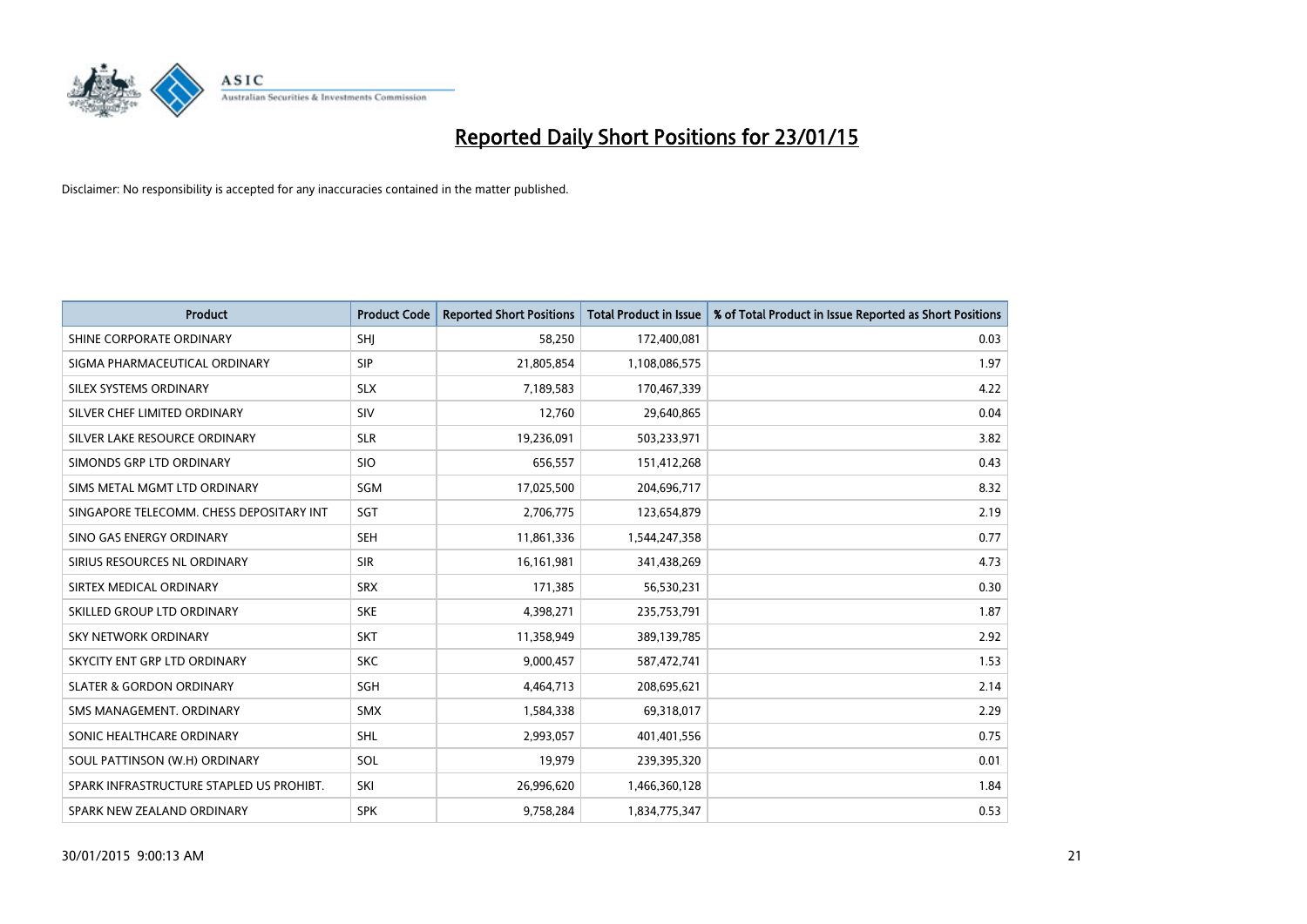

| <b>Product</b>                   | <b>Product Code</b> | <b>Reported Short Positions</b> | <b>Total Product in Issue</b> | % of Total Product in Issue Reported as Short Positions |
|----------------------------------|---------------------|---------------------------------|-------------------------------|---------------------------------------------------------|
| SPDR 200 FUND ETF UNITS          | <b>STW</b>          | 24,286                          | 48,246,865                    | 0.05                                                    |
| SPECIALTY FASHION ORDINARY       | <b>SFH</b>          | 53,850                          | 192,236,121                   | 0.03                                                    |
| SPOTLESS GRP HLD LTD ORDINARY    | <b>SPO</b>          | 30,730,081                      | 1,098,290,178                 | 2.80                                                    |
| ST BARBARA LIMITED ORDINARY      | <b>SBM</b>          | 6,623,665                       | 495,102,525                   | 1.34                                                    |
| STARPHARMA HOLDINGS ORDINARY     | SPL                 | 9,285,635                       | 319,080,325                   | 2.91                                                    |
| STEADFAST GROUP LTD ORDINARY     | <b>SDF</b>          | 18,898,121                      | 503,352,992                   | 3.75                                                    |
| STHN CROSS MEDIA ORDINARY        | <b>SXL</b>          | 38,249,063                      | 732,319,622                   | 5.22                                                    |
| STOCKLAND UNITS/ORD STAPLED      | SGP                 | 8,130,295                       | 2,348,746,744                 | 0.35                                                    |
| STRAITS RES LTD. ORDINARY        | <b>SRO</b>          | 20,212                          | 1,217,730,293                 | 0.00                                                    |
| STW COMMUNICATIONS ORDINARY      | SGN                 | 8,021,007                       | 409,699,000                   | 1.96                                                    |
| SUNCORP GROUP LTD ORDINARY       | <b>SUN</b>          | 7,964,394                       | 1,286,600,980                 | 0.62                                                    |
| SUNDANCE ENERGY ORDINARY         | <b>SEA</b>          | 6,815,766                       | 549,295,839                   | 1.24                                                    |
| SUNDANCE RESOURCES ORDINARY      | <b>SDL</b>          | 79,017,923                      | 3,089,651,736                 | 2.56                                                    |
| SUNLAND GROUP LTD ORDINARY       | <b>SDG</b>          | 123,614                         | 181,710,087                   | 0.07                                                    |
| SUPER RET REP LTD ORDINARY       | <b>SUL</b>          | 23,733,778                      | 197,030,571                   | 12.05                                                   |
| <b>SWICK MINING ORDINARY</b>     | <b>SWK</b>          | 50,000                          | 217,643,703                   | 0.02                                                    |
| SYD AIRPORT STAPLED US PROHIBIT. | <b>SYD</b>          | 32,065,177                      | 2,216,216,041                 | 1.45                                                    |
| SYRAH RESOURCES ORDINARY         | <b>SYR</b>          | 5,708,763                       | 164,135,076                   | 3.48                                                    |
| TABCORP HOLDINGS LTD ORDINARY    | <b>TAH</b>          | 15,621,932                      | 765,652,364                   | 2.04                                                    |
| TAP OIL LIMITED ORDINARY         | <b>TAP</b>          | 110,125                         | 243,186,639                   | 0.05                                                    |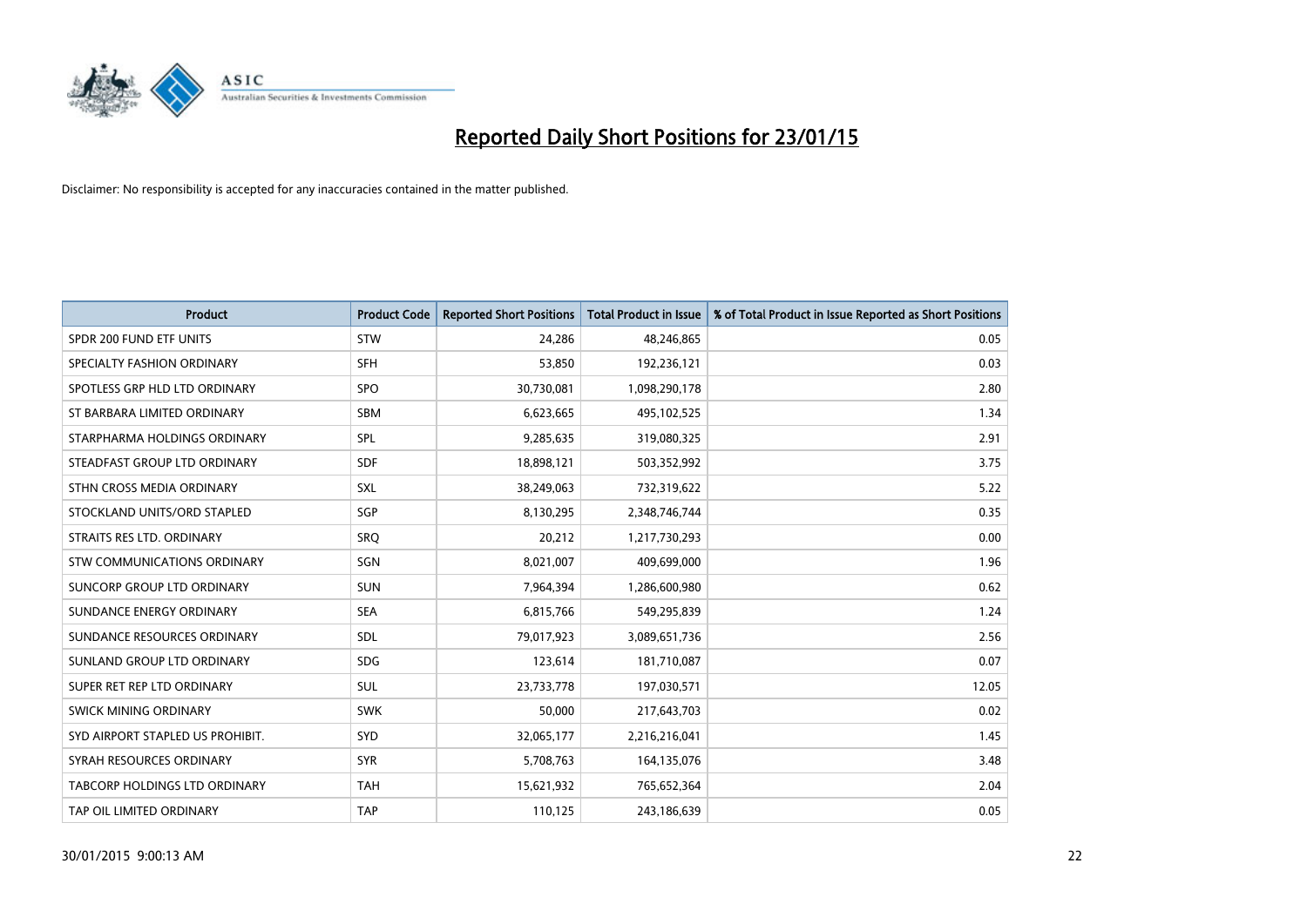

| Product                             | <b>Product Code</b> | <b>Reported Short Positions</b> | <b>Total Product in Issue</b> | % of Total Product in Issue Reported as Short Positions |
|-------------------------------------|---------------------|---------------------------------|-------------------------------|---------------------------------------------------------|
| TASSAL GROUP LIMITED ORDINARY       | <b>TGR</b>          | 223,783                         | 146,897,115                   | 0.15                                                    |
| <b>TATTS GROUP LTD ORDINARY</b>     | <b>TTS</b>          | 28,574,311                      | 1,445,759,948                 | 1.98                                                    |
| <b>TECHNOLOGY ONE ORDINARY</b>      | <b>TNE</b>          | 3,246,791                       | 309,209,455                   | 1.05                                                    |
| TELSTRA CORPORATION, ORDINARY       | <b>TLS</b>          | 86,027,862                      | 12,225,655,836                | 0.70                                                    |
| TEN NETWORK HOLDINGS ORDINARY       | <b>TEN</b>          | 139,106,478                     | 2,630,984,596                 | 5.29                                                    |
| TERANGA GOLD CORP CDI 1:1           | <b>TGZ</b>          | 1,374                           | 71,243,714                    | 0.00                                                    |
| TFS CORPORATION LTD ORDINARY        | <b>TFC</b>          | 10,763,609                      | 326,983,445                   | 3.29                                                    |
| THE PAS GROUP LTD ORDINARY          | <b>PGR</b>          | 10,868                          | 136,690,860                   | 0.01                                                    |
| THE REJECT SHOP ORDINARY            | <b>TRS</b>          | 2,293,629                       | 28,844,648                    | 7.95                                                    |
| THINK CHILDCARE EDU ORDINARY        | <b>TNK</b>          | 500,000                         | 39,600,000                    | 1.26                                                    |
| THORN GROUP LIMITED ORDINARY        | <b>TGA</b>          | 17,116                          | 150,634,985                   | 0.01                                                    |
| <b>TIGER RESOURCES ORDINARY</b>     | <b>TGS</b>          | 5,851,791                       | 1,143,541,406                 | 0.51                                                    |
| TOLL HOLDINGS LTD ORDINARY          | <b>TOL</b>          | 27,548,243                      | 717,437,878                   | 3.84                                                    |
| TORO ENERGY LIMITED ORDINARY        | <b>TOE</b>          | 20,588                          | 1,903,769,581                 | 0.00                                                    |
| TOWER LIMITED ORDINARY              | <b>TWR</b>          | 1,000                           | 178,145,130                   | 0.00                                                    |
| TOX FREE SOLUTIONS ORDINARY         | <b>TOX</b>          | 2,289,325                       | 133,752,359                   | 1.71                                                    |
| TPG TELECOM LIMITED ORDINARY        | <b>TPM</b>          | 14,588,021                      | 793,808,141                   | 1.84                                                    |
| <b>TRADE ME GROUP ORDINARY</b>      | <b>TME</b>          | 5,569,486                       | 396,830,595                   | 1.40                                                    |
| <b>TRANSFIELD SERVICES ORDINARY</b> | <b>TSE</b>          | 6,236,367                       | 512,457,716                   | 1.22                                                    |
| TRANSPACIFIC INDUST. ORDINARY       | <b>TPI</b>          | 83,018,566                      | 1,579,699,505                 | 5.26                                                    |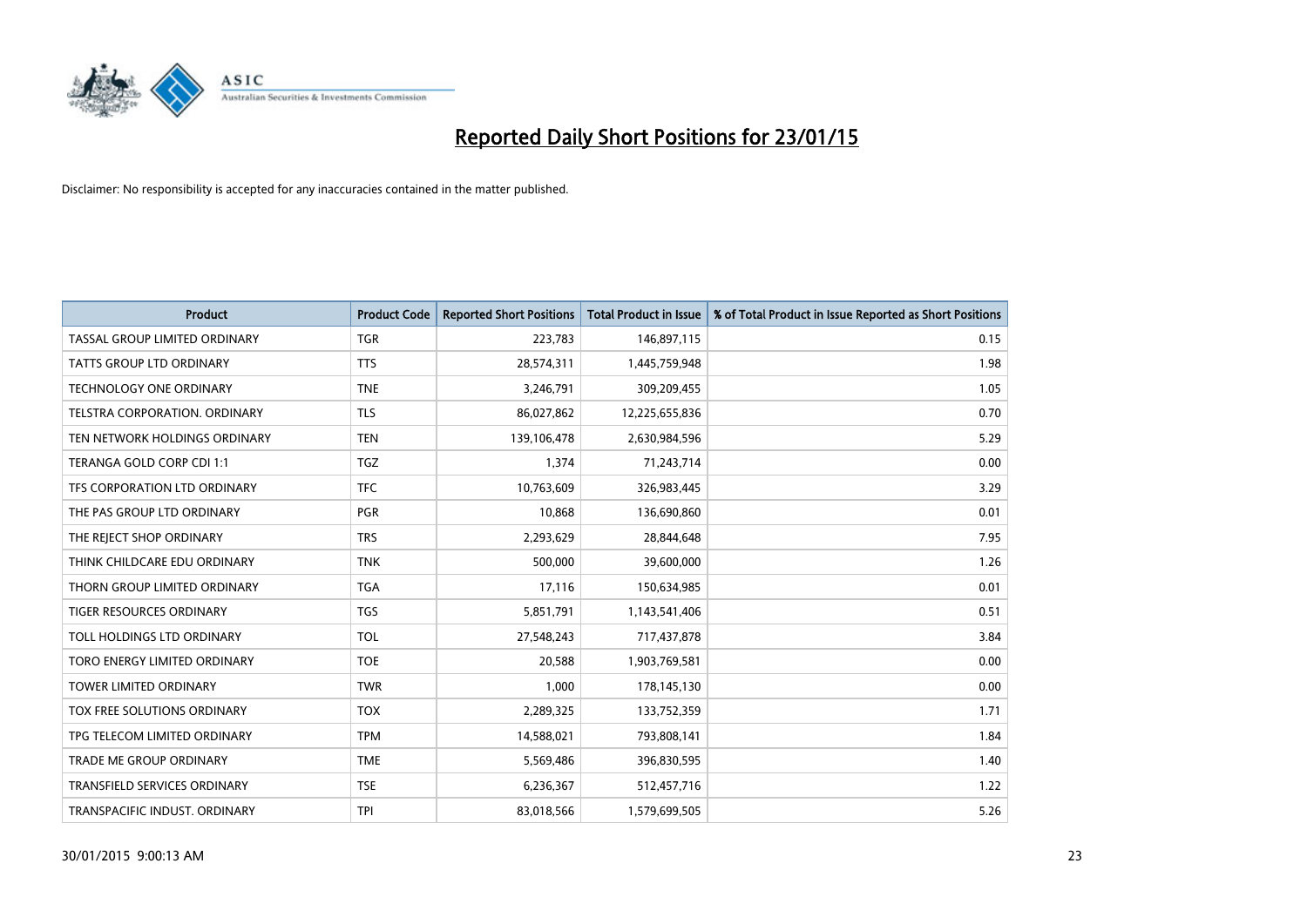

| <b>Product</b>                       | <b>Product Code</b> | <b>Reported Short Positions</b> | <b>Total Product in Issue</b> | % of Total Product in Issue Reported as Short Positions |
|--------------------------------------|---------------------|---------------------------------|-------------------------------|---------------------------------------------------------|
| TRANSURBAN GROUP TRIPLE STAPLED SEC. | <b>TCL</b>          | 13,769,905                      | 1,906,390,878                 | 0.72                                                    |
| <b>TREASURY GROUP ORDINARY</b>       | <b>TRG</b>          | 64,278                          | 26,624,328                    | 0.24                                                    |
| TREASURY WINE ESTATE ORDINARY        | <b>TWE</b>          | 14,963,776                      | 651,261,403                   | 2.30                                                    |
| TROY RESOURCES LTD ORDINARY          | <b>TRY</b>          | 4,672,975                       | 195,265,161                   | 2.39                                                    |
| <b>UGL LIMITED ORDINARY</b>          | UGL                 | 21,822,870                      | 166,511,240                   | 13.11                                                   |
| UNILIFE CORPORATION CDI 6:1          | <b>UNS</b>          | 120,000                         | 275,307,258                   | 0.04                                                    |
| UNITY MINING LTD ORDINARY            | <b>UML</b>          | 319,871                         | 1,140,312,866                 | 0.03                                                    |
| UXC LIMITED ORDINARY                 | <b>UXC</b>          | 1,829,385                       | 331,590,518                   | 0.55                                                    |
| <b>VEDA GROUP LTD ORDINARY</b>       | <b>VED</b>          | 12,848,005                      | 842,055,406                   | 1.53                                                    |
| <b>VENTURE MINERALS ORDINARY</b>     | <b>VMS</b>          | 238,000                         | 287,320,170                   | 0.08                                                    |
| <b>VILLAGE ROADSHOW LTD ORDINARY</b> | <b>VRL</b>          | 1,251,678                       | 159,515,151                   | 0.78                                                    |
| <b>VIRGIN AUS HLDG LTD ORDINARY</b>  | <b>VAH</b>          | 36,998,537                      | 3,524,912,131                 | 1.05                                                    |
| <b>VIRTUS HEALTH LTD ORDINARY</b>    | <b>VRT</b>          | 6,049,942                       | 79,885,938                    | 7.57                                                    |
| VISION EYE INSTITUTE ORDINARY        | <b>VEI</b>          | 1,586,666                       | 178,873,554                   | 0.89                                                    |
| <b>VOCATION LTD ORDINARY</b>         | <b>VET</b>          | 11,699,479                      | 230,000,000                   | 5.09                                                    |
| <b>VOCUS COMMS LTD ORDINARY</b>      | VOC                 | 2,466,528                       | 105,385,283                   | 2.34                                                    |
| WAM CAPITAL LIMITED ORDINARY         | <b>WAM</b>          | 171                             | 345,405,201                   | 0.00                                                    |
| WARRNAMBOOL CHEESE ORDINARY          | <b>WCB</b>          | 19                              | 56,098,797                    | 0.00                                                    |
| <b>WATPAC LIMITED ORDINARY</b>       | <b>WTP</b>          | 2,254,111                       | 189,258,397                   | 1.19                                                    |
| <b>WDS LIMITED ORDINARY</b>          | <b>WDS</b>          | 419,044                         | 144,740,614                   | 0.29                                                    |